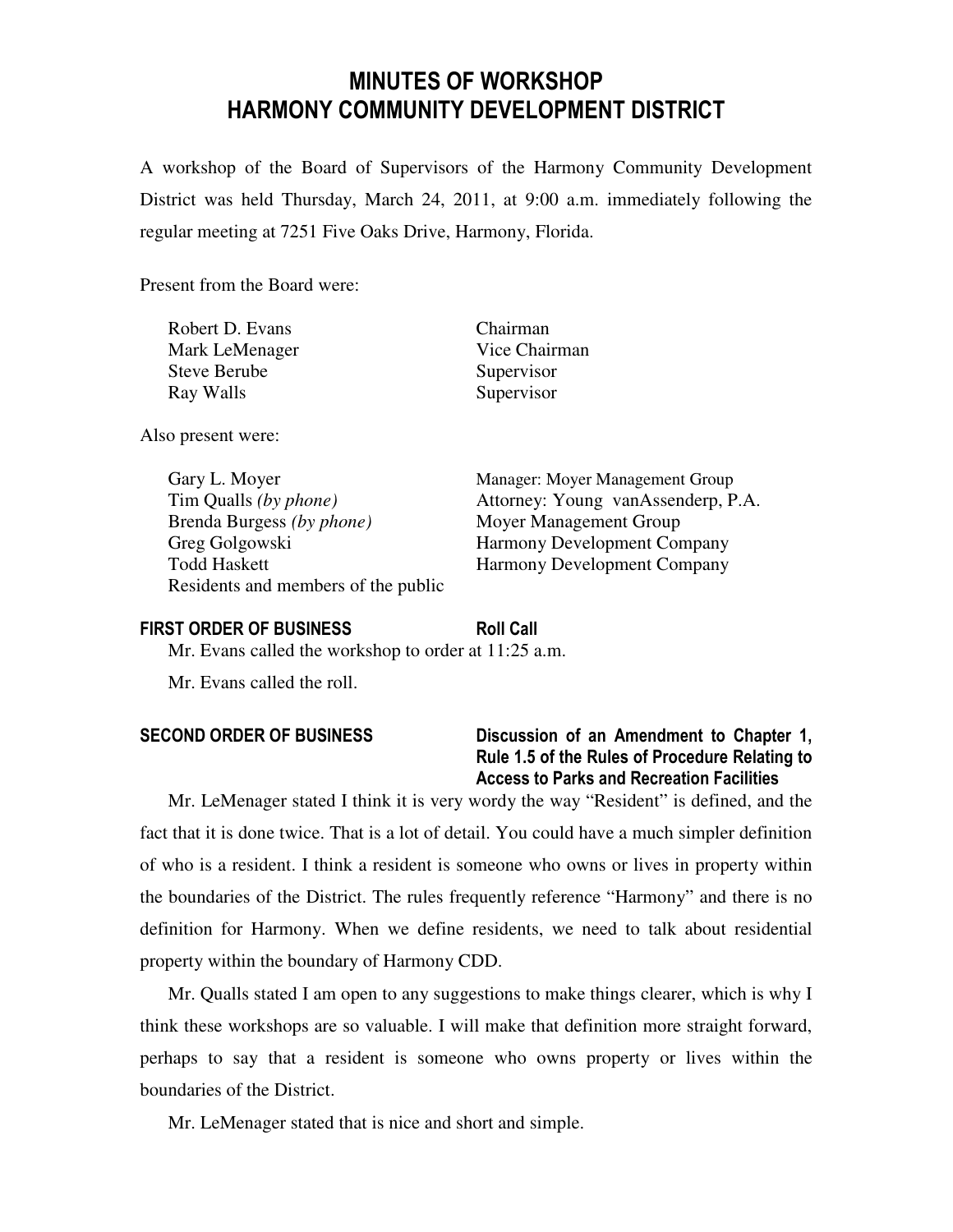Mr. Evans stated I originally drafted that particular section, so let me explain why it was drafted that way. We are talking about who has access to these facilities, and it comes from a number of classifications. Throughout this document we refer to "residents" having access to these facilities or a non-resident. The definition of resident is not just someone who owns property in the District. They may have a tenant in their property, and that tenant has access to these facilities. If they are a resident of another State and this is a second home, they still own property here and they still have access to these facilities. What I was attempting to do with the definition was to describe as many of the occupied conditions, which is why I expanded it. Whether or not it needs to be repeated multiple times, I do not know.

Mr. Walls stated I am fine with the detail. The more detail, the better for me. I do not think it needs to be repeated twice. Perhaps you can provide for definitions and then just use the term "resident" throughout the document.

Mr. Evans stated I am trying to maintain some sort of consistency. If someone wants to use the Buck Lake facilities and that is the only section they read, they will only see that component part. Then they may turn to the section referring to the swimming facilities. They have a tendency just to read the parts of interest to them. I do not have a problem with the redundancy of it because a lot of them just do not read everything.

Mr. Walls stated that is not a big issue for me.

Mr. Berube stated we may add other facilities later that need further definition.

Mr. Evans stated you can pull out one excerpt instead having to go through it and look for the definitions relative to that.

Mr. Berube stated I think it is fine.

Mr. Evans stated I want to raise a question about the cards and the access. Are we in agreement with the language on page 5? Or should we discuss this document page by page?

Mr. LeMenager stated I think "Harmony" needs to be defined as within the boundaries of the Harmony CDD.

Mr. Qualls stated these rules are a subsection of the overall rules of the District. I believe that it would be clear from that standpoint, although I am always in agreement that it helps to make things more clear. Wherever "Harmony" is used in these rules, it is referring to the Harmony CDD.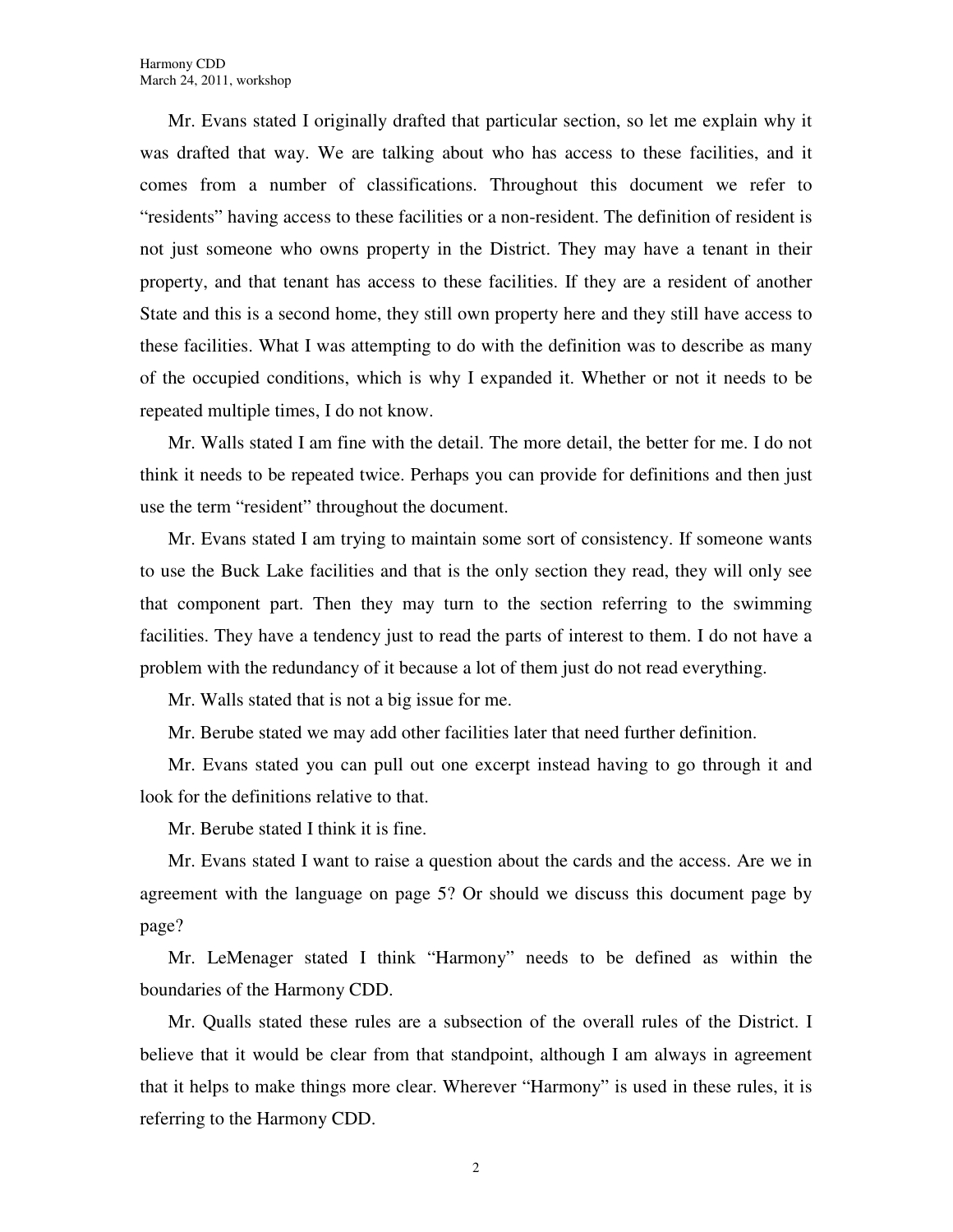Mr. Berube stated the title does say that when you read it.

Mr. LeMenager stated it does not say that. We have a number of facilities that were built and paid for by this CDD. We know there are plans for other CDDs which will also be generically called "Harmony." I would like to go on record by saying that these amenities that we have built so far are built for this CDD. To the extent that the other Harmony CDDs eventually wish to use them, that is something for us to consider at a future date. I would like to make it very clear that these are the rules that apply to residents of this CDD.

Mr. Evans stated it sounds like you are simply asking for the insertion of "CDD" anywhere it references "Harmony resident," so that it reads "Harmony CDD resident."

Mr. Berube stated the title already refers to the Harmony CDD. The other Harmony Districts are Harmony Central CDD and Harmony West CDD. I think the title already covers it and if we look at the bigger set of rules, it is addressed. I presume we can simply add the specificity to refer to Harmony CDD.

Mr. Evans stated I suggest we reference "Harmony CDD resident."

Mr. Qualls stated I like that comment. In section  $2.1(a)(1)(i)$  will read "a property owner that currently resides in their home within the boundary of the Harmony Community Development District."

Mr. Evans stated I like the definitions. I tried to cover all the bases because we will always receive the question of how it applies.

Mr. Berube stated several months ago we discussed ages for access to the docks. Section 2.1(c) refers to 12 years old for access to Buck Lake. While I am fine with that insertion of age and I think it is probably appropriate, we debated that a little and decided to leave the definition as "children" with no specific age requirement. I do not know if that was a good move or a bad move.

Mr. LeMenager stated I think the problem you have there is now that we are going to have identification cards, do we need a specific cut-off age. We are discussing how to issue access cards, and I think our plan is anyone 12 and older will receive a card. While our thought was that it is up to the parent to decide when someone is a child and when someone can go to the docks unsupervised, now we actually have a need for a specific age. I was thinking that our basic feeling was that children 12 and older can go to the docks and go fishing, but if you want to get into the pools, you need to be 16 or older.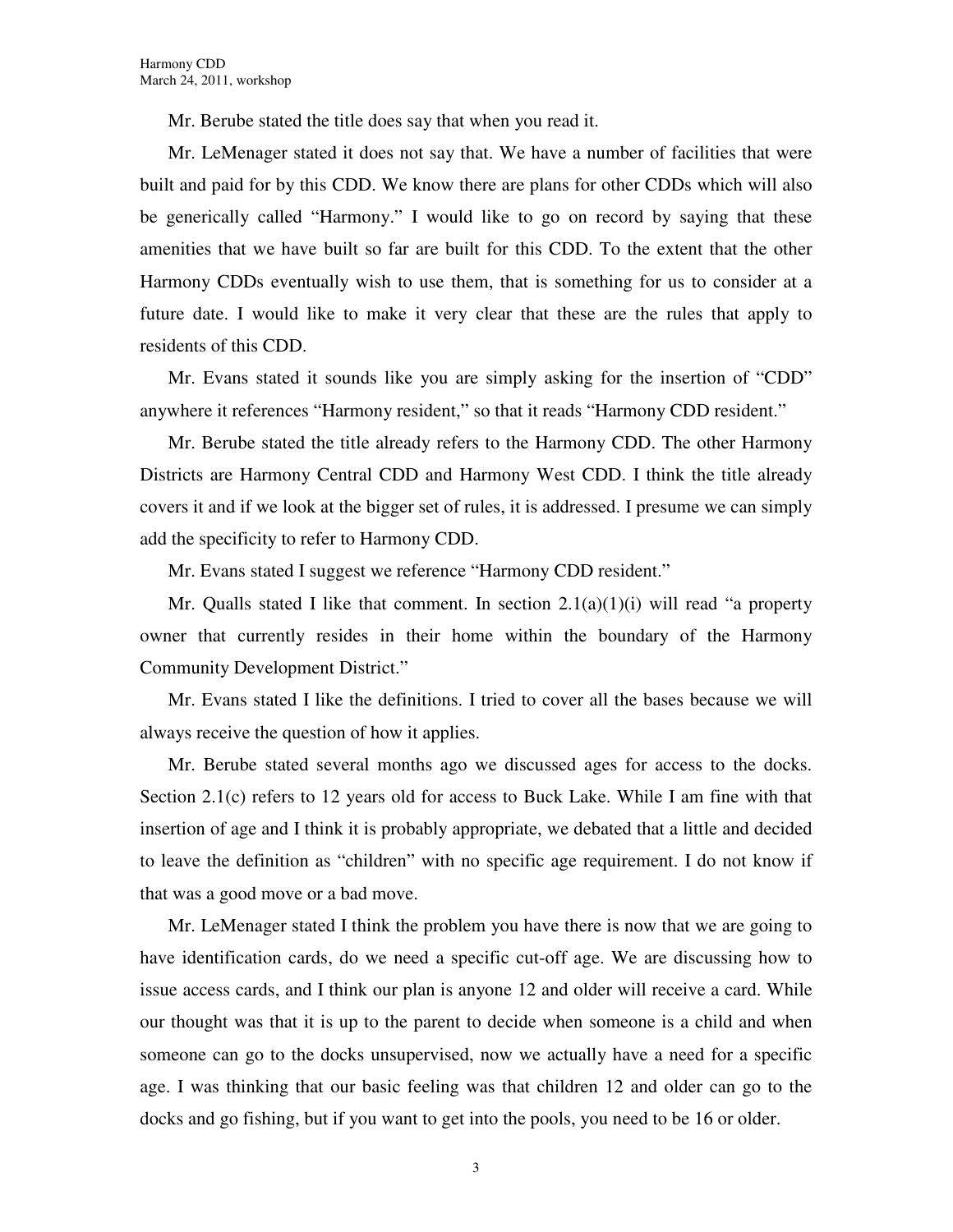Mr. Berube stated that is exactly right. We discussed different levels of access for the cards.

Mr. LeMenager stated that is correct. For unsupervised use of the dock, the child has to be 12 or older and for unsupervised use of the pools, the child has to be 16 or older.

Mr. Berube stated we have conflicting information on the signs at the pools: one says 16 and one says 18. If we are going to make that determination, then we will need to correct the sign.

Mr. LeMenager stated that is correct. I am fine with the age being 16 for unsupervised access to the pools.

Mr. Golgowski stated in order to use the boats, we have a sign posted that you must be 18 or older.

Mr. LeMenager stated that is fine for the boats because that is different.

Mr. Walls stated that is fine.

Mr. Evans stated section 2.1(c) will stay as written, to provide they must be 12 or older with a valid identification card.

Mr. LeMenager stated that is correct.

Mr. Evans stated then when we get to the rules for the pool facilities, the requirements are spelled out. We have identified the age for the issuance of the card but not for the access to the pool.

Mr. Qualls stated if the same card opens up the docks and the pools, I do not think you can give a card to a 12-year-old kid for fishing that will also allow him to go swimming.

Mr. LeMenager stated the card system controls what cards open which gates. That is not a problem.

Mr. Walls stated for the pools, Section  $3.1(e)(i)$  has the age identified in the paragraph that will sunset after 60 days.

Mr. Qualls stated I will correct that.

Mr. Evans stated I would eliminate the age in Section  $3.1(e)(i)$  and then have a separate sentence similar to what we have for the docks. So Section 3.1 would have a statement that "Pools are open to children aged 16 and older with a valid identification access. Children aged 15 and under must be supervised by an adult." That would be a separate section that will be applicable to the pool facilities.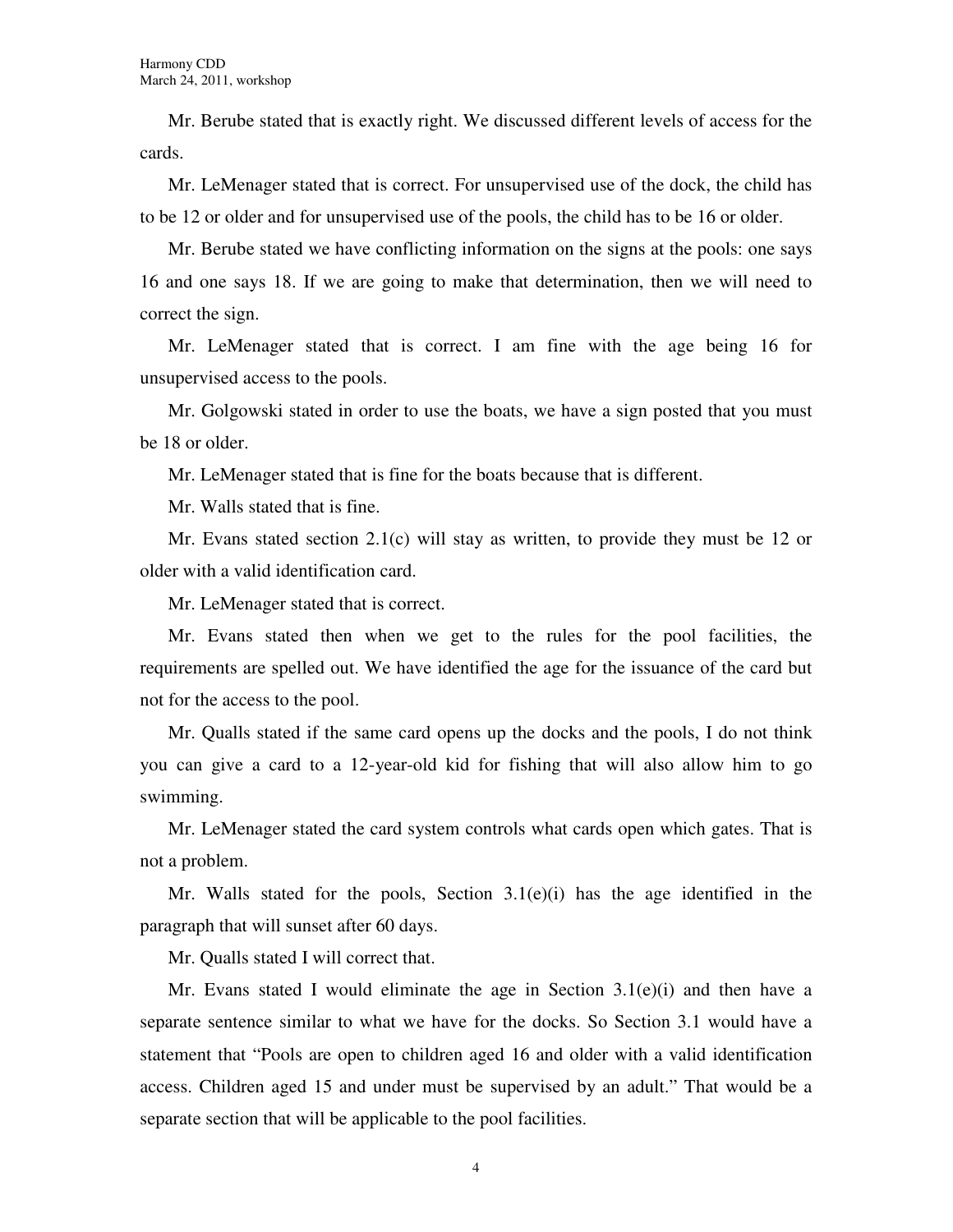Mr. Haskett asked under Section 3.1(e), would it make more sense to have that separated out into its own category?

Mr. LeMenager stated I agree. There should be a card issuance section. We are trying to do too much. There is nothing in the dock section that tells how to get a card. Perhaps we need a completely separate section on how to get an access card.

Mr. Qualls stated that is a good idea; I will make that change.

Mr. Berube stated 60 days after the effective date, that whole first paragraph will no longer apply anyway.

Mr. Walls stated Section 3.1(e)(2), the way it is written sounds like each resident will be entitled to four cards. I thought we were going to give cards to everyone, no matter how many in your household.

Mr. Berube stated we said for the first 60 days, there will be no charge for the cards with a limit of four per household.

Mr. Walls stated I thought we were giving them *carte blanche* to everyone.

Mr. Berube stated no, that is not what we said. We limited it to four per household at no charge. After 60 days, then they are \$10 each.

Mr. Qualls asked four per household or per household member?

Mr. LeMenager stated each member receives only one card, but the household can receive a maximum of four.

Mr. Berube stated we might consider changing this, but last month we discussed limiting the issuance to four per household for the first 60 days. That is what is memorialized in these draft rules.

Mr. Walls stated I thought we discussed if you live here now, you will receive a card during the first 60 days.

Mr. Evans stated when we first issue cards, there was a discussion that all the residents will receive a card under one of these definitions. If you are a resident under one of those categories, then you are entitled to a card. In essence, you could issue 10 cards to a combination of residents: the owner and their tenants. You could issue a lot of cards for one unit. If the home is sold and someone else purchases the home and moves in, that new owner receives four cards and any additional cards are \$10 each.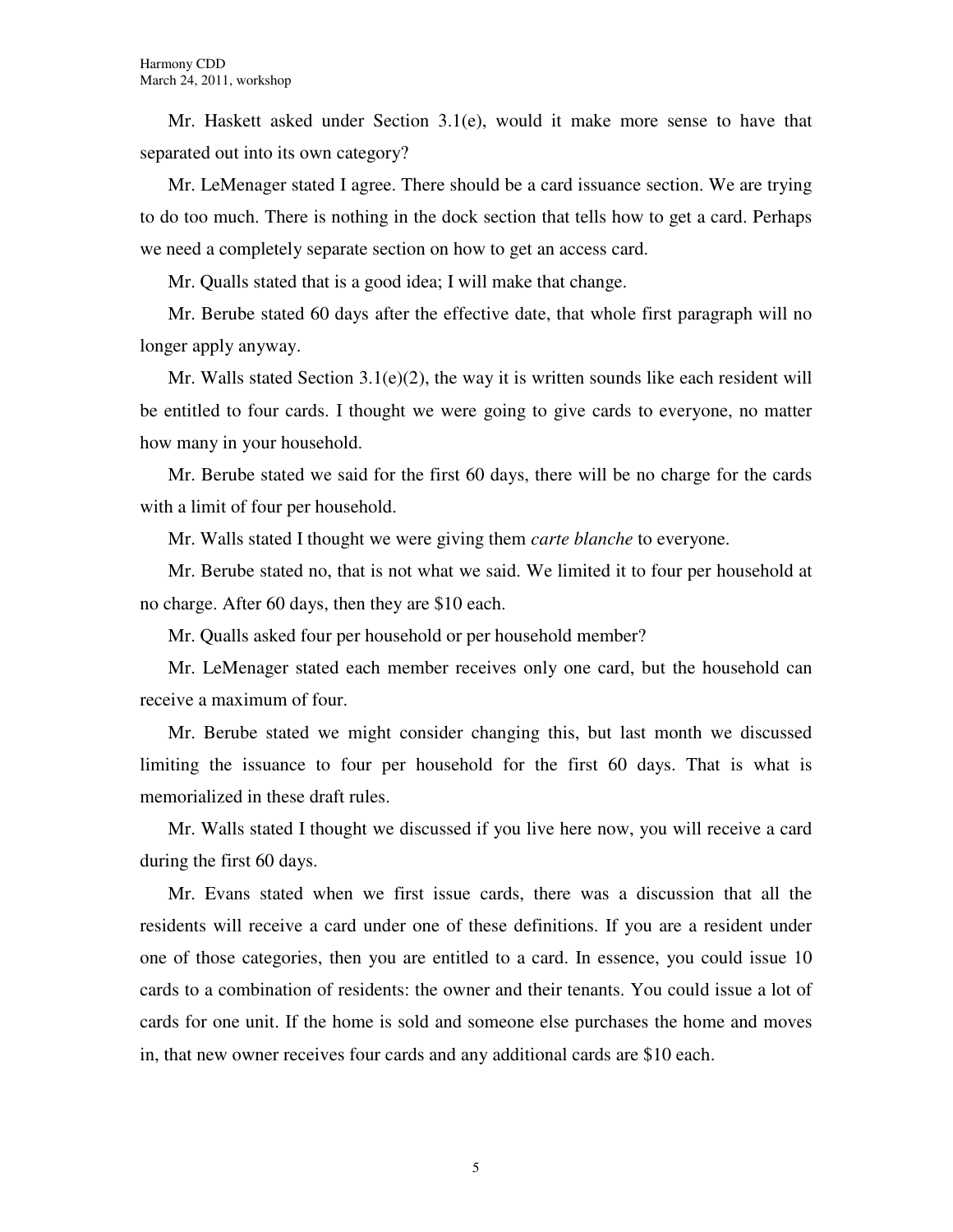Mr. Walls stated I am fine with that. I would hate to penalize someone who buys a new house and has to pay \$10 for each card for the facilities that they are already paying for. I think if you buy a home, then you should receive free cards.

Mr. LeMenager stated that is fine for new purchases.

Mr. Evans stated it can apply to new residents, whether it is a new house or a previously owned house. Getting back to the first 60 days, if you qualify as a resident, you receive a card.

Mr. Walls stated that is my understanding.

Mr. LeMenager stated I am in favor of that.

Mr. Evans stated there is no limit on the number. We are trying to get the cards to people. After that 60-day period is up, if you lose your card, it will cost \$10 to replace. If someone else comes to request a card because they did not receive theirs during the first 60 days for whatever reason, we will issue up to four cards for that address at no charge. Any additional cards are \$10 each.

Mr. Berube stated yes.

Mr. Evans stated it does not matter the reason: they lost their cards, they just moved here.

Mr. Berube asked how do you handle people who purchase a property and move in after the first 60 days? The people who live here now have paid for this system because it is included in the current budget. A person who moves here tomorrow did not pay any CDD fees.

Mr. Walls stated they own the property.

Mr. Haskett stated someone is still paying CDD fees.

Mr. Berube stated yes, but the former owner left.

Mr. Evans stated his fees were prorated as of the sale date.

Mr. Berube asked how long into the future are we going to issue free cards? Forever?

Mr. Evans stated as a point of clarification, during the first 60 days, they are all free provided you meet the definition of resident. Is everyone in agreement with that?

*The Board indicated unanimous agreement.* 

Mr. Qualls stated what I have now is that every resident in Harmony shall be entitled to a picture identification access card at no charge so long as the resident is authorized pursuant to the appropriate section to utilize the facilities, which will sunset after 60 days.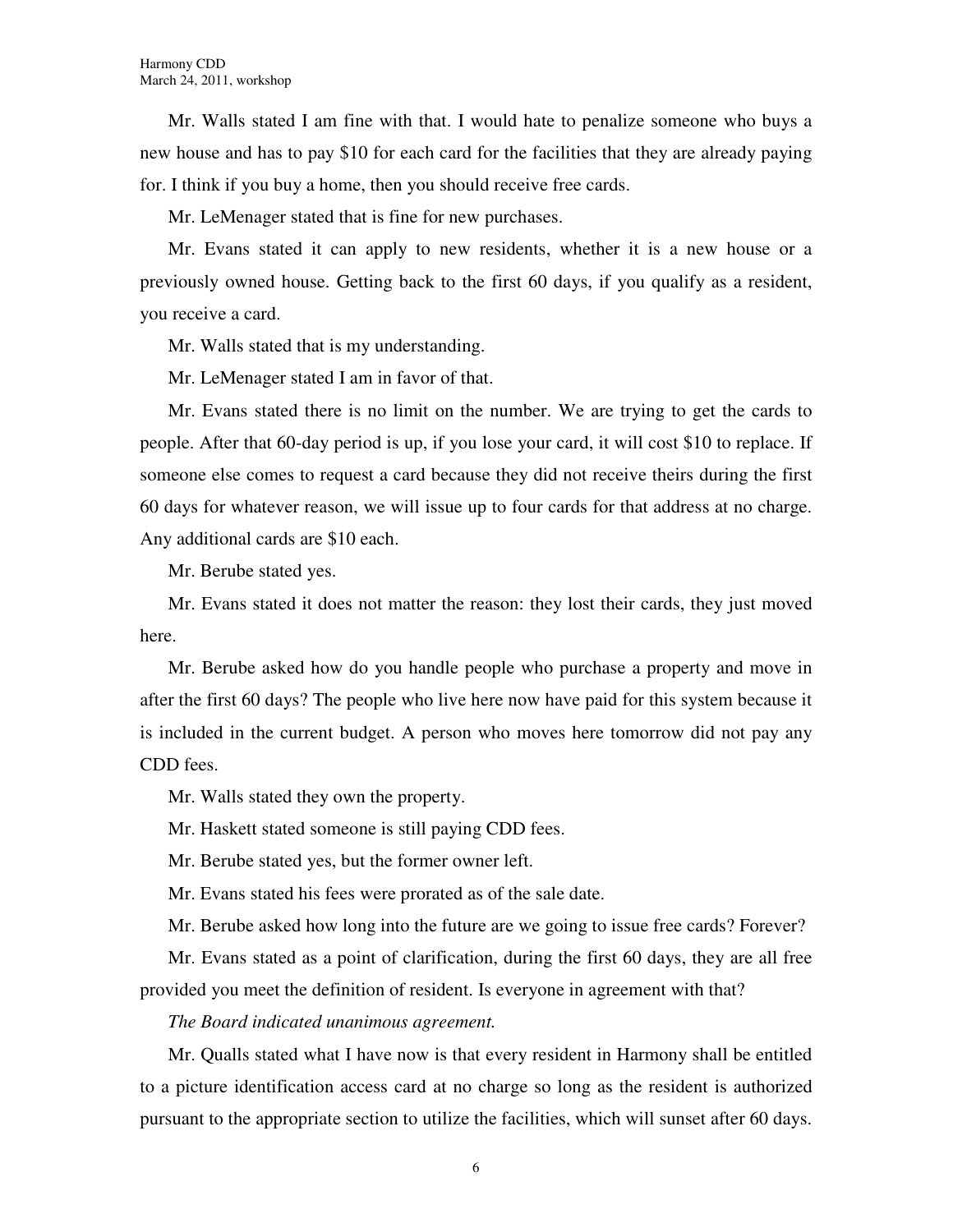The next provision will say that each Harmony CDD resident shall be entitled to four picture identification access cards per household.

Mr. Evans stated I want to address the first 60 days. When this program starts, during the first 60 days, if you are a resident under the definition that we have defined as a resident, you receive a card if you are 12 years and older, free of charge.

Mr. Qualls stated that is correct.

Mr. Evans stated when this provision sunsets, we need to decide the policy going forward.

Mr. Berube stated a limit of four cards per household at no charge and then \$10 each after that. This will cover the majority of residents in Harmony anyway. I am not sure how many families larger than four are living here. I think it is a relatively small number.

Mr. Walls stated I am trying to avoid penalizing someone for buying a house and moving here. I think four free cards is fine. I think the wording needs to be changed around.

Mr. Berube stated the majority of people who live here are two adults and two or fewer kids. If the kids are under 12, there is no requirement to have a card anyway. To the point about a penalty, anyone who might be getting penalized by the \$10 could still end up paying zero. It sounds like we are all in agreement on four free cards per household and any additional cards at \$10 each, after the first 60 days.

Mr. Qualls stated the first rule that sunsets entitles everyone to a card.

Mr. Berube stated that is correct.

Mr. Qualls stated that rule will go away and then what will be left is a rule you are contemplating that says each household is entitled to four cards per household. One, I do not know how we define household. Two, I do not know how to enforce that. Why not simply say that each resident is entitled to one card but after that, all replacements are \$10?

Mr. Haskett stated right now, we only allow them two keys.

Mr. Berube stated that is correct, but we are expanding this. We are making it so that everyone will have a card. Right now they can pass that key around to 12 people and we do not know who they are.

Mr. Haskett stated you could limit the number to two cards.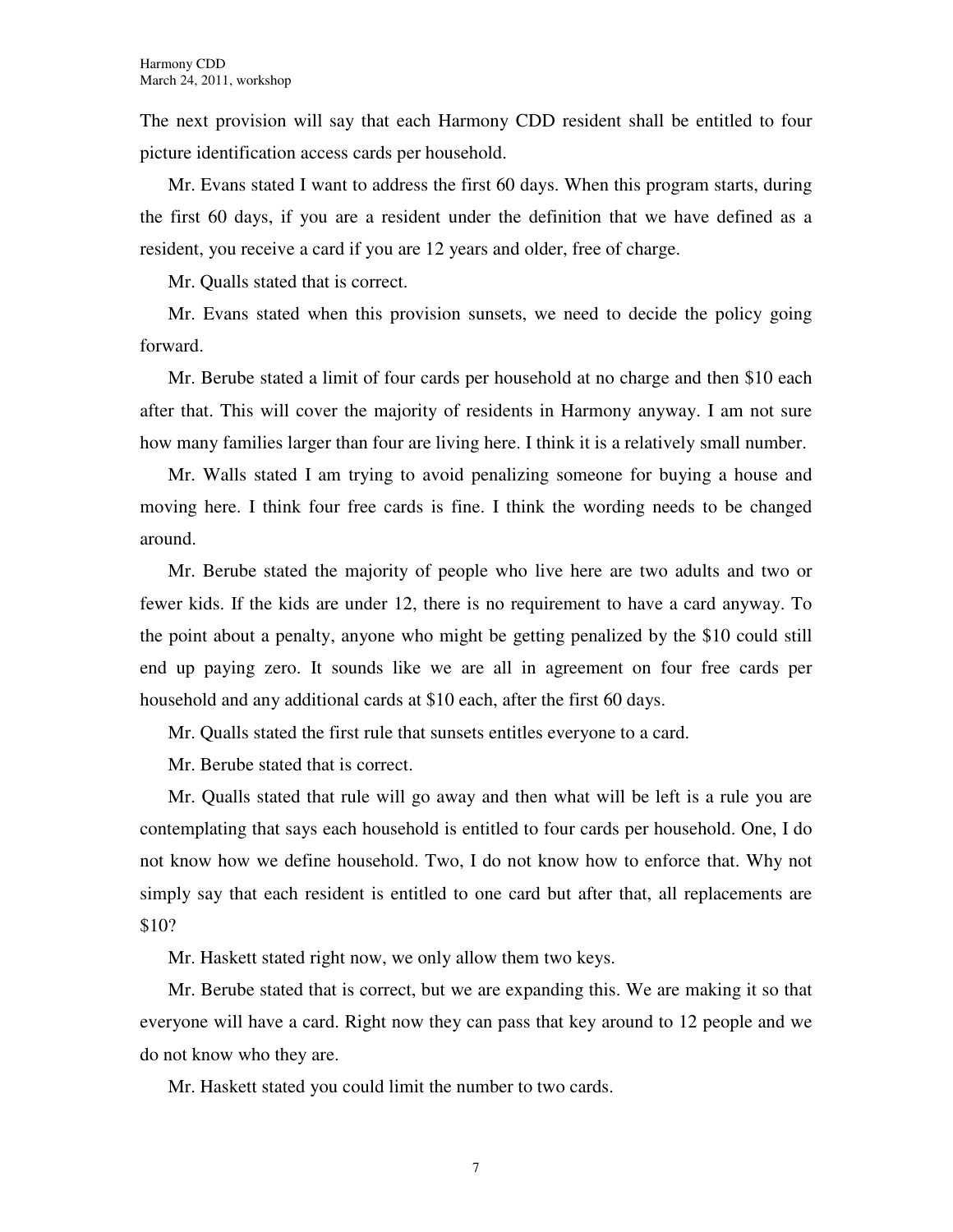Mr. Berube asked is the question from Mr. Qualls, how do we know how many people are in each household and have been issued a card?

Mr. Qualls stated my first concern is what is a "household." I know that the language can make that clear and I think it is something that should be clarified. Second, how are you going to be able to enforce how many cards have gone to each household and those types of things?

Mr. Berube stated I think we addressed "household" as being one single address. When people are issued a card, it will be issued through a computer and there will be a data base that identifies that card and to whom it is issued. We can sort that data by any number of ways, including specifically by address. So we will know who has the cards, what the identification number, and all that information. We can look at a particular address and know how many cards have been issued. That is how we quantify the number of cards.

Mr. Evans stated there are not very many families who will need more than four cards. There are a few. Why argue with it? We do not even need a 60-day waiver if that is the case. If we say that you are a resident, then you receive a free card. A replacement card is \$10.

Mr. Walls stated that is awesome.

Mr. LeMenager stated I would support that.

Mr. Evans stated we are making a complicated rule for a possibility of just a few people. We will provide the definition of "resident" and if you are a resident, you are entitled to a free card at any time. If you lose it, then we need to replace it, which means we deactivate your previous card and issue a new one for \$10. That is to eliminate someone coming in every day to request a new card.

Mr. LeMenager stated then it has value.

Mr. Evans stated if you lose it, that does not mean that you gave it to your friend because we are going to deactivate that card. Someone will not be able to receive five cards and then hand them all out.

Mr. Berube stated we will put that in the card rules.

Mr. Evans stated this way we do not need a sunset provision. Everyone is paying their fees and we are not micromanaging this. We want to encourage people to come in to receive their cards.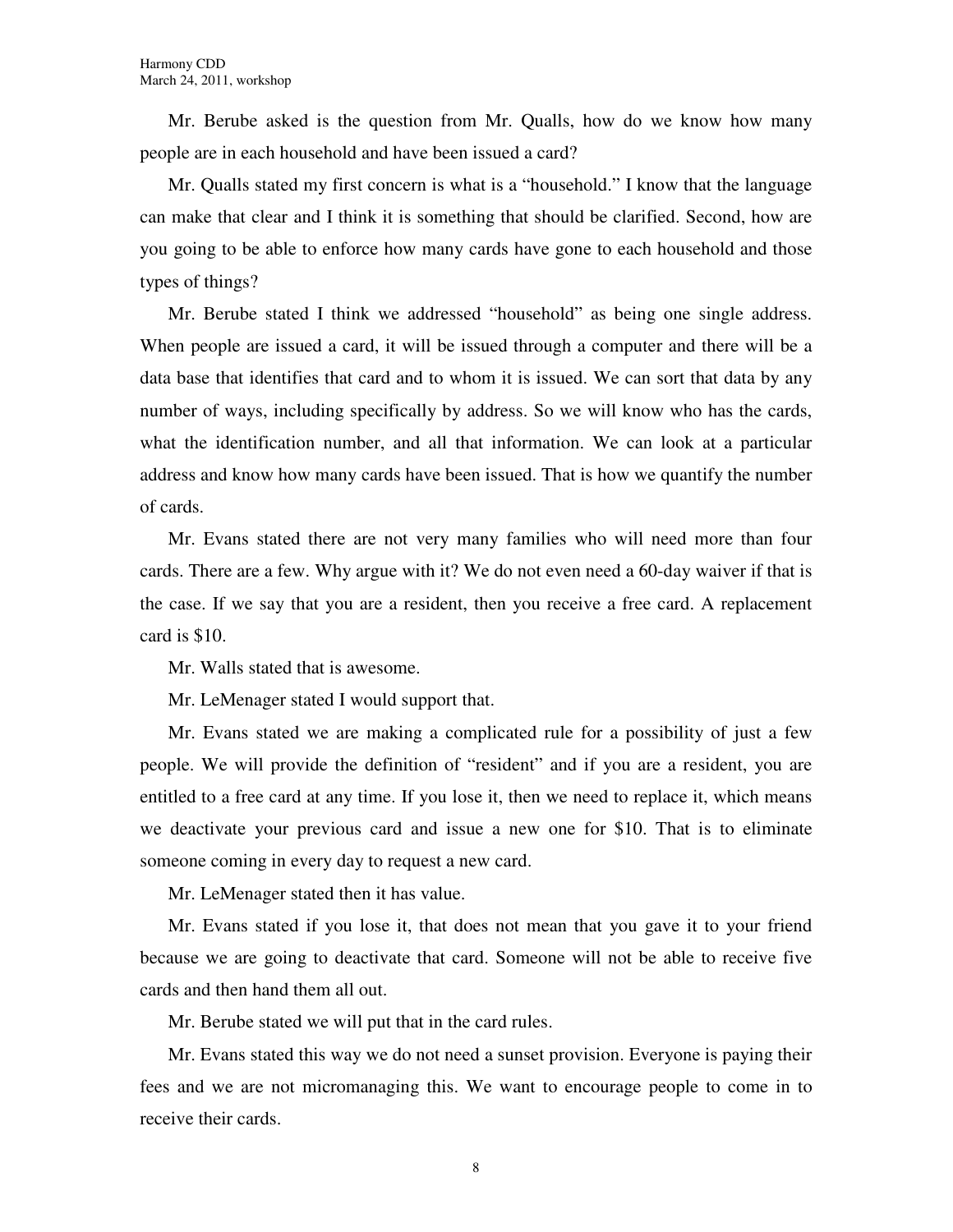Mr. Berube stated I agree with you. It makes everything much simpler. To what I said earlier, I am not sure there are any large families here. The enforcement will be that they have to prove that they live here.

Mr. Evans asked does that make it easier for Mr. Qualls to draft?

Mr. Qualls stated yes, much easier.

Mr. Evans stated that will be how we deal with the issuance of cards. Are there any questions as to what qualifies as a resident? We discussed a driver's license, identification cards and other methods of proving residency.

Mr. Walls stated I do not know if we can limit the issuance to cards to renters by just this one criterion, but I would like to have renters provide a copy of their lease agreement and require that as one form of identification. That will give a date certain when the lease expires and the cards can be deactivated after that lease period. If all we require is a driver's license, they could move but yet keep their access card forever.

Mr. Evans stated you are referring to requiring more than one piece of identification.

Mr. Walls stated you need to provide a copy of the lease agreement if you are not the owner of the property.

Mr. Berube stated I agree, we need to clarify this. We need two items to prove residency status. One should be a driver's license along with a deed, warranty certificate, or real estate tax bill that matches the address on the driver's license, or a driver's license along with a utility bill and a copy of the lease.

Mr. Walls stated I do not care much about the utility bill. The lease agreement is what will be the driving factor because it will show how long that person will live here. Perhaps we can partner with the HOA on this since the HOA is supposed to collect lease agreements. This could help with that effort.

Mr. LeMenager stated if the HOA does not have a copy of the lease, then your tenants are not going to receive access to the facilities.

Mr. Walls stated there are other legal issues associated with short-term leases, but this will tell us how long that person is supposed to be here and permitted to access the facilities.

Mr. Berube stated I agree. That is a great point. The reason I suggested two forms in addition to the driver's license is because anyone can go to Staples and purchase a Florida-friendly lease agreement and fill it in. We do not know if the lease is valid or not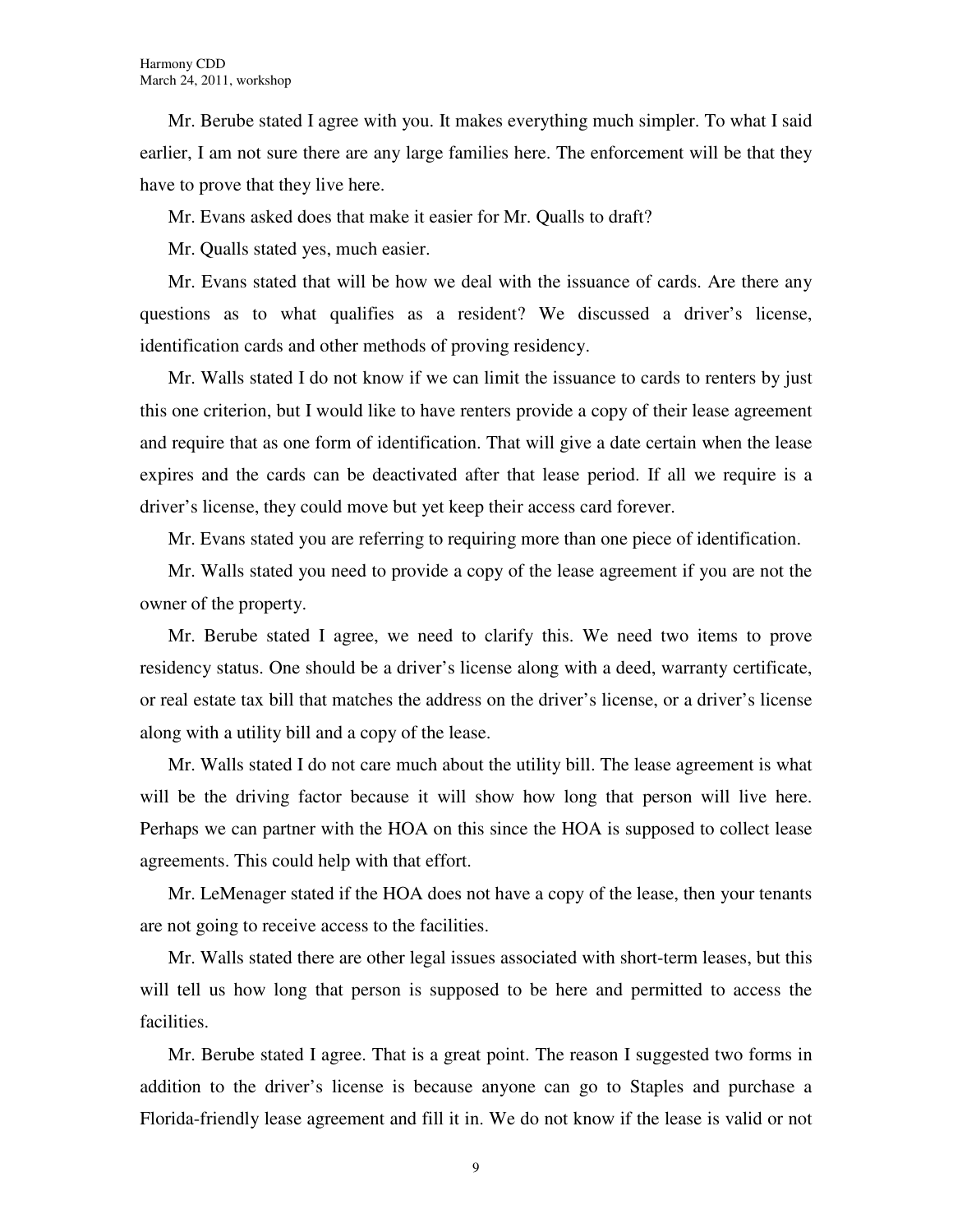since none of them are notarized. For renters, we should require a driver's license with a Harmony address, a utility bill with a Harmony address from a renter, and the third item can be a copy of the lease agreement. Does Mr. Qualls need to clarify what is required from an owner versus a renter?

Mr. Evans stated what we are suggesting is in Section  $3.1(e)(iv)(1)$  to include forms of identification, (a) for a driver's license is always required, and one or more of (b) through (g) is also required. You need to have a driver's license and other identification. A current utility bill with your name and the Harmony address that matches the driver's license is pretty much an indication that the person is a resident.

Mr. Berube stated that works fine for a renter. For a renter, we need a copy of the lease agreement so that we know when to deactivate the card. An owner receives a permanent card.

Mr. Walls stated I think we need to differentiate what we ask for identification from owners versus renters.

Mr. Berube stated I agree.

Mr. Qualls stated I agree, and I have done that. I have one section on what is required from an owner and a separate section on what is required from a renter. I am hearing that for an owner, they have to have a driver's license or government-issued identification, plus one or more of the following things. Renters must also provide a copy of the lease agreement. Do you want to require something in addition to the lease for renters?

Mr. Berube stated yes, a utility bill. No one will be able to argue that because if you live here, you will be paying your own utilities, water and electric.

Mr. Walls stated that is fine.

Mr. Berube stated the reason I bring this up is because someone will administer this process for us, more than likely someone in Mr. Moyer's office. We need to have it defined. They need to have the rules clearly defined. It makes it easy for them. If someone comes in and start arguing with Ms. Rosemary Tschinkel, she can simply respond that these are the rules provided from the CDD. If they are clear, she will not have any hassles.

Mr. Walls stated similar to an additional document for renters, I think we need an additional document from an owner that proves current ownership.

Mr. Berube stated last year's tax bill or a warranty deed.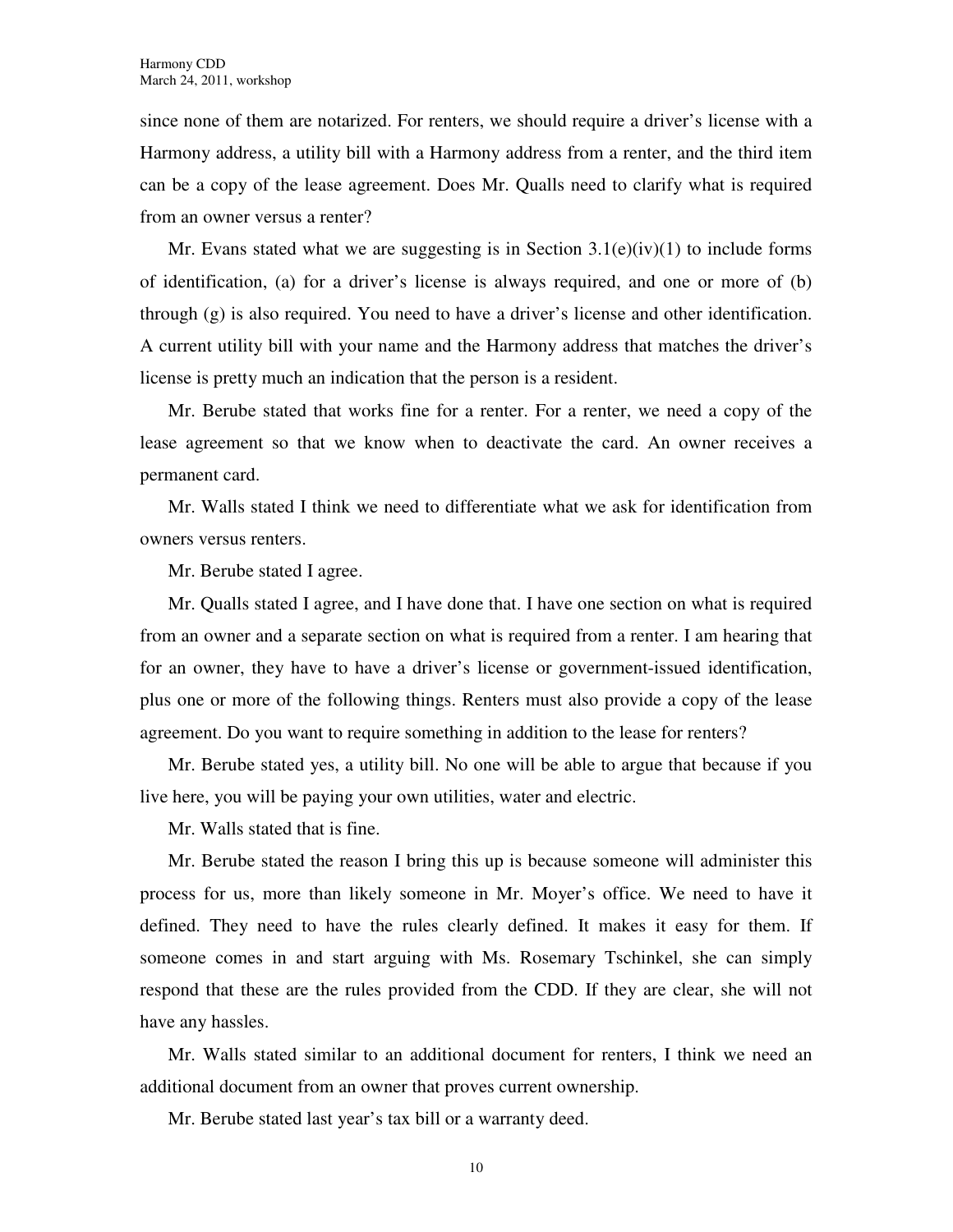Mr. Evans stated a warranty deed just shows the date of closing.

Mr. Walls stated we can look up some of this information if we have time to do that.

Mr. Evans stated you can have a current utility bill with that address on it. It could be a telephone bill, cable or water.

Mr. LeMenager stated we are talking about someone who is purchasing a house as part of the whole process. The main documents include a HUD 1 and they should be directed to take that document to Mr. Moyer's office to get their access cards.

Mr. Evans asked what about a resident who decides six months later that they want to use the facilities, and he brings in a copy of his warranty deed?

Mr. Walls stated you can check it on the property appraiser's website.

Mr. Berube stated it needs to be simple for staff to implement.

Mr. Walls stated it is a two-minute search for them.

Mr. LeMenager stated I think that is over the top to expect staff to do.

Mr. Evans stated it is at the discretion of the manager as to the information being complete and current. If they think something is wrong, they have the ability to require the information they need to prove the resident's status.

Mr. Walls asked do you also have the assessment roll? You can check against that, as well.

Mr. LeMenager stated I am not sure that is updated that quickly.

Mr. Berube stated most people will have a driver's license and a utility bill. We are trying to qualify residents. Our biggest issue is deactivating the cards. Do we want to sunset these cards on a regular basis anyway for owners as well as renters?

Mr. LeMenager stated no because they have to drive to Celebration to reactivate their cards, and that seems to be an onerous requirement.

Mr. Walls stated that is my biggest problem with this.

Mr. Moyer stated if the community senses abuse, then the Board can discuss sunsetting all the cards and doing them all over again.

Mr. Berube stated if someone has a driver's license with a Harmony address and a utility bill, that pretty much qualifies them as a resident. That is sufficient without a warranty deed or other document. I think most renters will have a copy of their lease and we can activate their cards for that same lease term. We can have all these items listed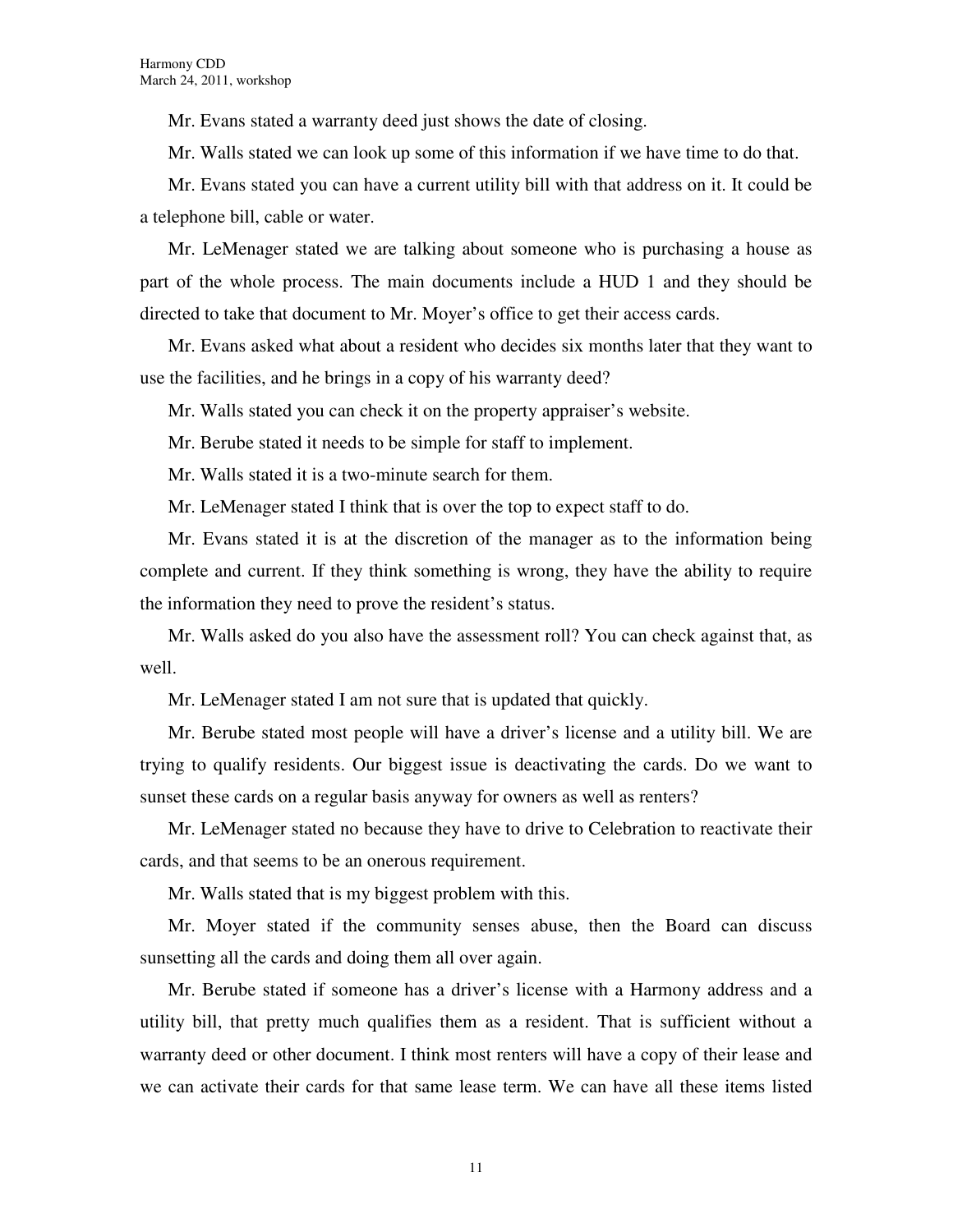and leave it to Mr. Moyer's staff's discretion. If they sense something is wrong, they can deactivate the cards.

Mr. Walls stated that is fine. If you are a renter, then I want you to bring in your lease agreement. I do not think that is a hardship.

Mr. Berube stated it also forces people to keep their information updated since most people probably do not change their driver's license right away.

Mr. Qualls stated our firm represents tax collectors and the driver's license Real Identification requirement can get pretty hard to lay out a certain set of documents and manage if those documents are brought in. It can cause a lot of frustration. I suggest we put a catch-all under both of these that says "or other suitable proof of ownership or renter status." I am thinking about magazine subscriptions or newspapers. I think you want to make it as easy as possible for the residents of Harmony to access the pools.

Mr. Walls stated I am fine with that, but what I am trying to get at is a date certain to shut down that card when their lease expires. If we distribute them to renters, they may be there six months or a year. The card will never deactivate unless we know when to deactivate it.

Mr. Berube stated the reason we are discussing this is because we have a certain amount of abuse with the current key system. I respect what Mr. Qualls is saying, but I have a slight problem with "easy access."

Mr. Evans stated I do not think it is unreasonable to ask a renter to bring a copy of his lease.

Mr. Berube stated I agree.

Mr. LeMenager stated I think that is absolutely the norm and I do not think it is unreasonable.

Mr. Berube stated if the lease is on a month-to-month basis and we have several of those, that brings up a different issue for a different rulemaking body.

Mr. Moyer stated that is a good point. I do not want to cross lines between a government and a private enterprise, but if the deed restrictions have a minimum of six months for a lease, then we will not issue cards for someone who has a one-month lease.

Mr. Walls asked are they restricted to a one-year minimum?

Mr. Berube stated I thought it was seven months.

Mr. Evans stated it is seven months.

12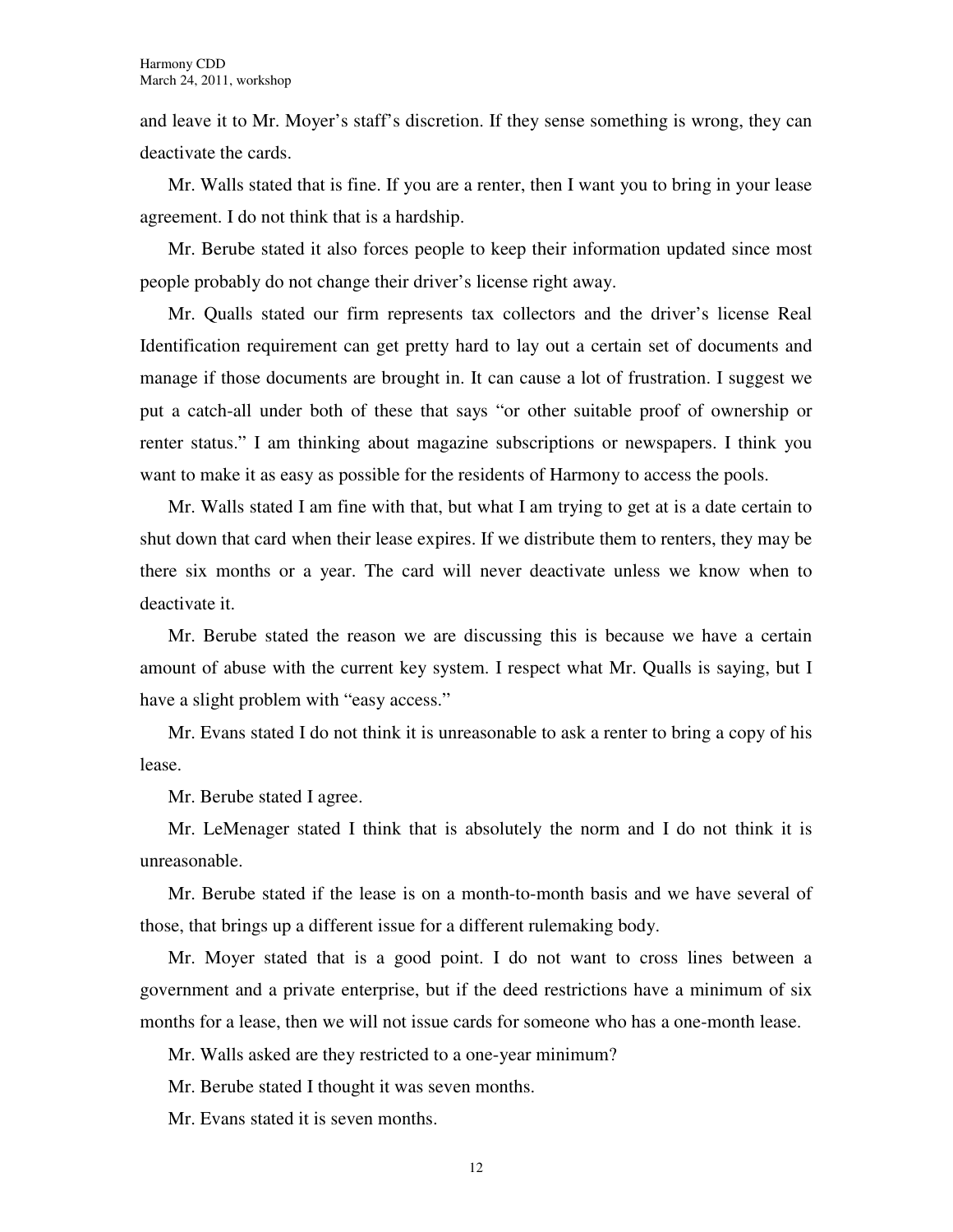Mr. Berube asked do we need to incorporate that into the rules?

Mr. Evans stated I think that is micromanaging it.

Mr. Berube stated we can simply require a copy of the lease and see how many there are.

Mr. Walls stated the HOA can request a copy of those documents through a public records request if they wish.

Mr. Evans stated Section 3.1(d) below the document requirements identifies children 11 and younger for pool access, and that should be 15 and younger.

Mr. Qualls stated I also want to change another thing. When I identified non-resident and their ability to obtain entrance into the facility, I couched that as an annual membership in Section 2.1(a)(3). Since we are not giving memberships to anyone, may I change that to say that non-residents may obtain an access card?

Mr. Berube stated yes.

Mr. LeMenager asked is that an annual payment for their card?

Mr. Qualls stated yes.

Mr. LeMenager asked so an annual access card is \$250 each?

Mr. Qualls stated yes.

Mr. LeMenager stated I do not think you need \$1,000 for a family of four. It should just be \$250 each.

Mr. Evans stated the fee is \$1,000 for the family, whether there is one member or four members.

Mr. Berube stated the rule says \$1,000 for a family of four and \$250 for each additional card.

Mr. LeMenager stated that is only \$250 for each card.

Mr. Walls stated that requirement is that you pay \$1,000 annually, whether you have one person in your family or four people.

Mr. Berube stated it should be rephrased to say a family up to four.

Mr. Walls stated yes.

Mr. LeMenager asked why would we not want to sell these for \$250 each? That is income.

Mr. Berube stated it probably will not ever happen.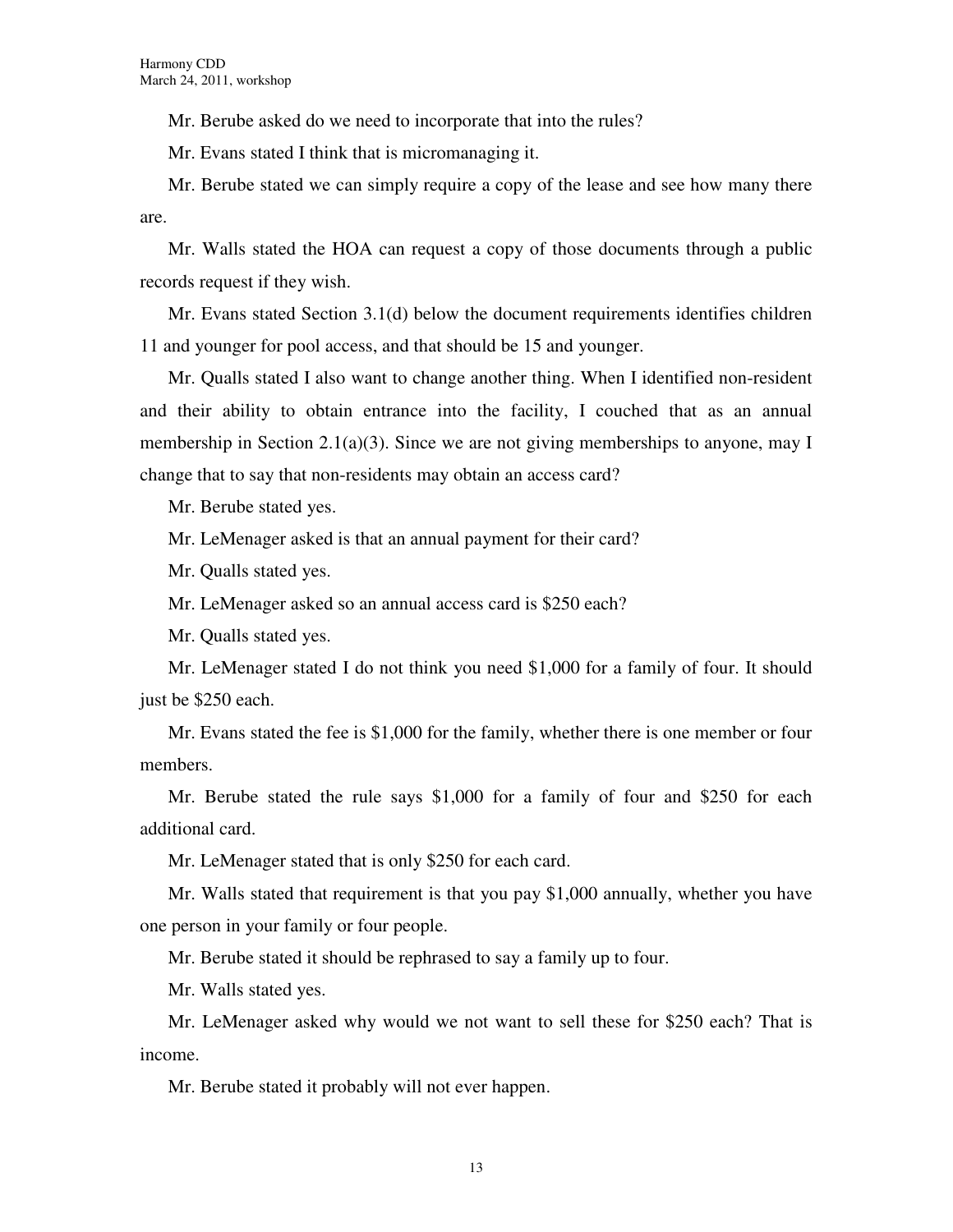Mr. Walls stated I do not know that we want to be overrun with people requesting these cards.

Mr. LeMenager stated I do not think we are going to be overrun for \$250.

Mr. Qualls stated the intent is to find a price that matches what a property owner pays in assessments. There should be some correlation.

Mr. Moyer stated that is correct.

Mr. Berube stated Section 3.1(e) says a resident may bring a maximum of eight guests to the pool. I did not see a limitation on the docks. Can someone go to the dock and bring as many people as they want?

Mr. Walls stated the dock is not a space-limited facility like the pool. We can get 12 people on a pontoon boat, so you can bring a lot of people and still have room.

Mr. Berube stated if people are going to the left dock to fish, not the boat dock, if four residents each brought eight people, now there are 36 people on that dock area. That will be a problem.

Mr. Walls stated we are now dealing with hypotheticals.

Mr. Berube stated we have a rule for eight in one place but not in the other place.

Mr. Walls stated I am sure there are health department rules for how many people you have in a pool.

Mr. Berube stated if everyone is comfortable in not having a limit at the dock but having one at the pools, I am fine with that. I am just pointing out the differences.

Mr. Walls stated I am fine with it.

Mr. LeMenager stated I tend to agree with Mr. Berube for consistency sake. If you can only bring eight guests to the pool, it is already a high number of guests. What we discovered with the pool, the difference is the swim team likes to use it and one resident can bring 30 other competitive swimmers to learn new strokes at the pools, and that is perhaps not what we had in mind.

Mr. Berube stated I think eight is a high number, but it has been in place for a long time and it is probably fine.

Mr. Evans stated there are no proposed changes to the rest of these rules.

Mr. Berube stated I thought we were also going to discuss potential rules with respect to the ponds.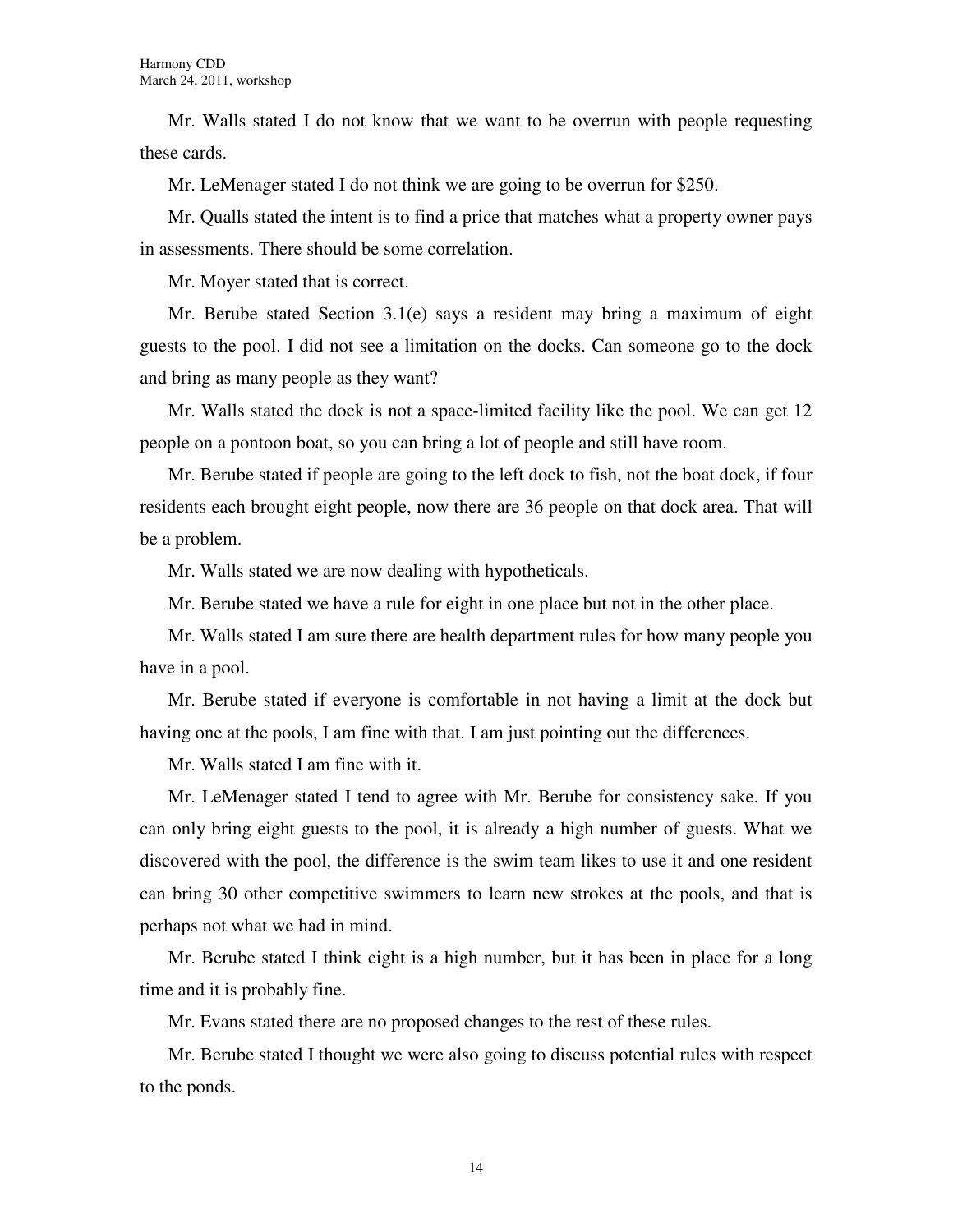Mr. Haskett stated on page 11, Section 6.1(b) says the facilities may only be used from dawn to dusk. That defeats the whole Dark Sky Festival activities.

Mr. Berube stated we can clarify that to say it can be extended for special events. Does the Dark Sky Festival take place on CDD property?

Mr. Haskett stated yes, in town square.

Mr. LeMenager asked does that mean all the rules about 30 minutes before sunrise and 30 minutes after sunset do not actually apply?

Mr. Haskett stated those rules were implemented as the result of the swimming pool rules, which is a State requirement when you can be in a pool. That flowed into the parks.

Mr. Berube asked can we change the wording from District Park to District Recreational Facilities?

Mr. Evans stated they are all facilities.

Mr. Walls stated just add "as posted" if we have a rule for different areas.

Mr. Berube asked where does it say 30 minutes before sunrise and 30 minutes after sunset?

Mr. Walls stated our access-controlled facilities have signs that say when you can be there or not.

Mr. Berube stated even the dog parks have signs.

Mr. Walls stated I would refer to the posts at each facility.

Mr. LeMenager asked but then how do you decide what "posted" is? The point is, you have rules because of enforceability. It is my understanding that if something is not in this document, then it is not enforceable. You cannot just have a meeting and decide to change the age to 15. There is a process you go through, and we have to involve the public. If we want to have something, it needs to be in the rules; otherwise, someday someone will say that our sign does not agree with our rules and they decide to sue us.

Mr. Berube stated I think we need to fix the timeframe on this and perhaps add a line that says something like "except as authorized by the CDD." That lets us by *defacto* say events like the Dark Sky Festival are fine.

Mr. Walls asked what about "unless as posted otherwise?"

Mr. Haskett stated for special events, you have to submit an application. It could be addressed at that point and restricted for whatever time.

Mr. Evans stated the exclusion authorizes special events.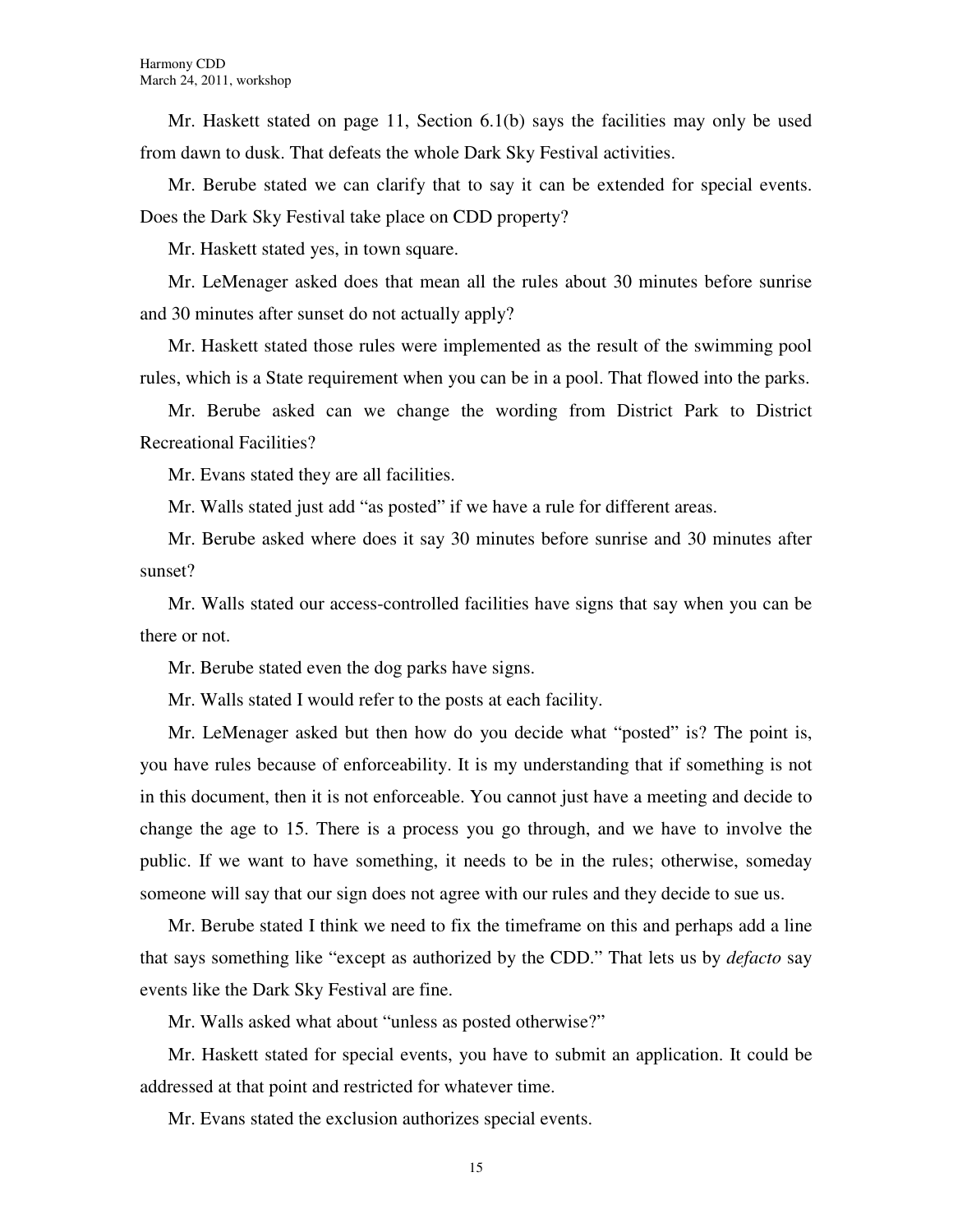Mr. LeMenager stated that is simple, but this document still says dawn to dusk. Mr. Haskett said that the 30-minute timeframes are a State requirement for the pools.

Mr. Haskett stated that is correct since the pools are not lit.

Mr. LeMenager stated then you can still do it by exception. The times are dawn to dusk except for authorized special events or as limited by State law. Then we will be covered and we do not have to get into micromanaging. If you want to fish from dawn to dusk, if someone is out there fishing and the sun goes down, they just head home at that point.

Mr. Golgowski stated on Buck Lake, we have an agreement with the CDD for access and use of the lake which comes with some rules and standards. They do speak to 30 minutes after sunrise and 30 minutes before sunset, along with some other things. I also have rules for the dog park.

Mr. Walls stated if we try to get specific on rules for each facility, I think we are putting limitations on ourselves.

Mr. LeMenager stated I live across the street from the soccer fields, and they are definitely used after dusk. As long as there is enough light, they are trying to play out there, which is fine.

Mr. Berube stated the only reason I want to change this is because we have posted signs that are contrary to this rule.

Mr. Walls stated that is why I suggest we include language "unless otherwise posted" or by virtue of a special event or something along those lines.

Mr. Haskett asked does Use of Facilities also apply to special events? Do people who apply for a special event have to follow this rule for 6.1?

Mr. LeMenager stated no.

Mr. Haskett stated I think that wording needs to be pulled out of there for special events.

Mr. LeMenager stated no, Section 5 is specifically for the Special Event Application Process, which is followed by Section 6. It is not very clearly written.

Mr. Haskett stated Section 7 is then the schedule of fees and charges. That tells me those three sections are all for special events.

Mr. Walls stated there is no heading on it, but I think Mr. Haskett is correct.

Mr. Evans asked should Section 6 simply be moved into Section 7?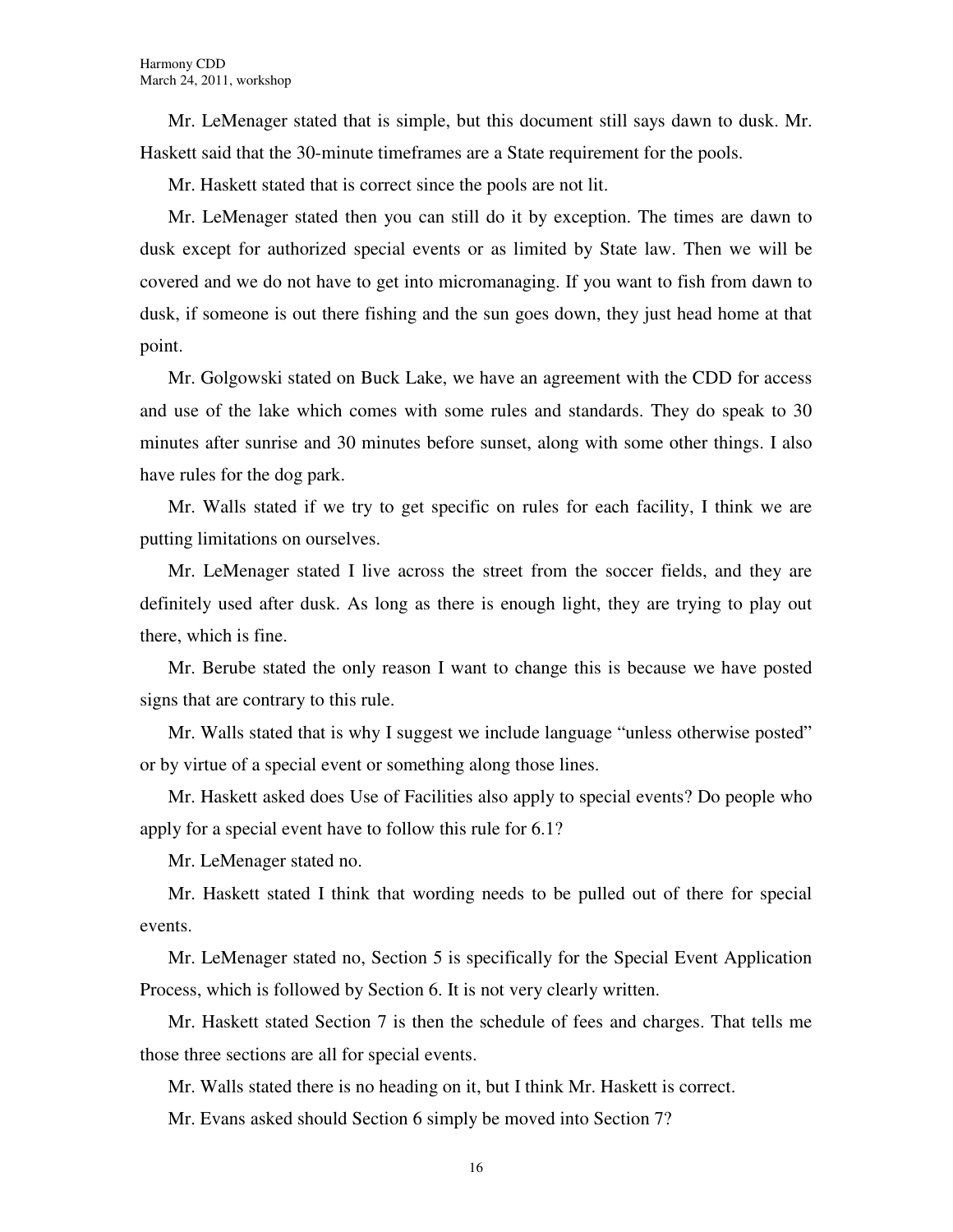Mr. LeMenager stated all three sections are really about special events.

Mr. Berube stated I agree. Does Mr. Haskett submit an application to Mr. Moyer for events?

Mr. Haskett stated yes.

Mr. LeMenager stated I think you might need to renumber these paragraphs so that Sections 5 through 11 are all about special events.

Mr. Evans stated Section 5 is just the application process. Section 6 is for use of the facilities, which should refer to use of facilities for special events.

Mr. Walls stated the rules go right to 6.1; there is no 6.

Mr. Evans stated we need a title for Section 6.

Mr. LeMenager stated Sections 6 through 11 do not actually have headings, but they are clearly about special events. Section 8 should be titled Insurance Requirements for Special Events.

Mr. Walls stated I would think they could all be under a single heading and be separate paragraphs.

Mr. Qualls stated I can make Sections 6 through 11 all parts of Section 5, so I will renumber those sections to incorporate them.

Mr. Evans stated also embellish the headings.

Mr. LeMenager stated Section 2 covers the docks. Section 3 covers the swimming pools. Section 4 covers the soccer, volleyball and basketball facilities. Section 5 will now simply be special events.

Mr. Berube asked are we going to leave the time the way it is or change it?

Mr. LeMenager stated I think it should just be deleted.

Mr. Walls stated special events will need to be approved.

Mr. Evans stated I do not think Section 11 is applicable to special events. I think it is applicable to all access.

Mr. LeMenager stated you are correct.

Mr. Evans stated I know the debate regarding fishing will go on for a while. Within this rule in Section 11, does that follow in line with non-authorized use of facilities and what our recourse would be? Is our recourse for non-authorized use trespassing, assuming they do not do any damage?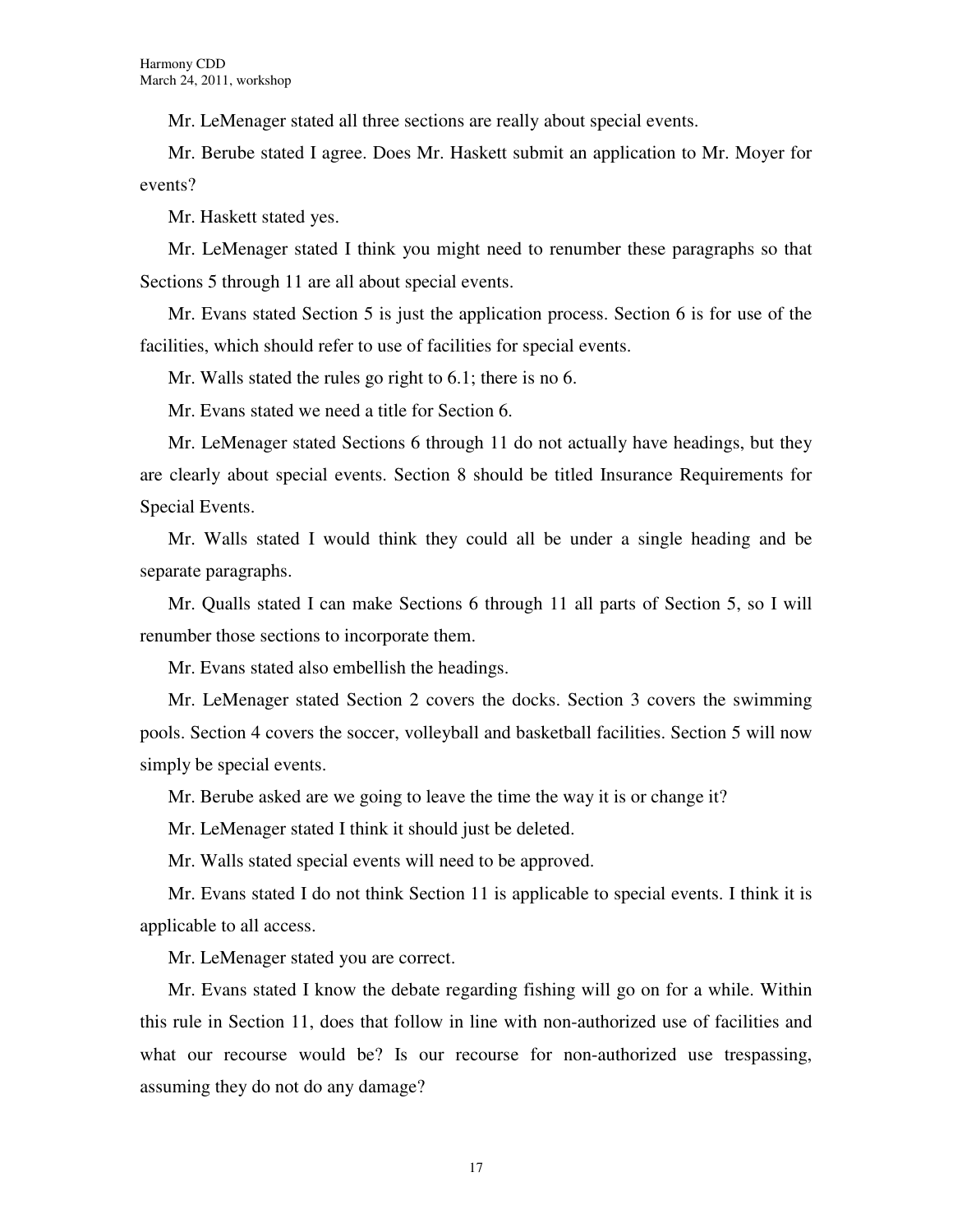Mr. Qualls stated the way Chapter 190, Florida Statutes, is setup, you are correct when you say the District has no enforcement powers. That really means police powers. However, what the District can do is sue for violation of the rules. A government suing its citizens is never something that is pleasant. I need to research if the District can say that certain things are trespass and then work with the sheriff's office to enforce that trespass. I do not see why you could not do that, but I want to double check.

Mr. Evans stated if you go onto other public property unauthorized or at an unauthorized time, they will arrest you for trespassing.

Mr. Qualls stated that is correct.

Mr. Evans stated whether it is a ball field or any other public facilities. Is the recourse and the deterrent for unauthorized access or unauthorized use of those facilities a charge of trespass?

Mr. Qualls stated my instinct tells me that it is because that is the only thing with teeth. If the sheriff came to arrest someone for violation of the CDD rules, it does not carry any penalties. Just like in a public park, it is the threat of criminal trespass that might hopefully keep people out of public parks except when the public parks are open to the public.

Mr. Evans stated that is really the only potential recourse that you have if they are not doing damage but they are not authorized to be there. Once you research that and it needs to be included in the rules, I would like to add that as paragraph 2 and then add to definitions what unauthorized use is. Then address how you use these facilities. Otherwise they will come to the pool or dock section and they will never read to the end of this section.

Mr. Qualls stated in other words, state the enforcement section that is currently Section 11 to be at the front around Section 2.

Mr. Evans stated yes, somewhere in the front where it is obvious in the beginning.

Mr. Qualls stated I will also include a rule that addresses trespass.

Mr. Evans stated yes, for unauthorized use. Now we are covering all the facilities. If you are there and it is an unauthorized use, then it is a charge of trespass. If it is in our rules, then the sheriff can enforce it.

Mr. Berube stated therein lies the problem. If you go on school property or one of the County-owned fields, the sheriff has well defined that is public property and the rules are

18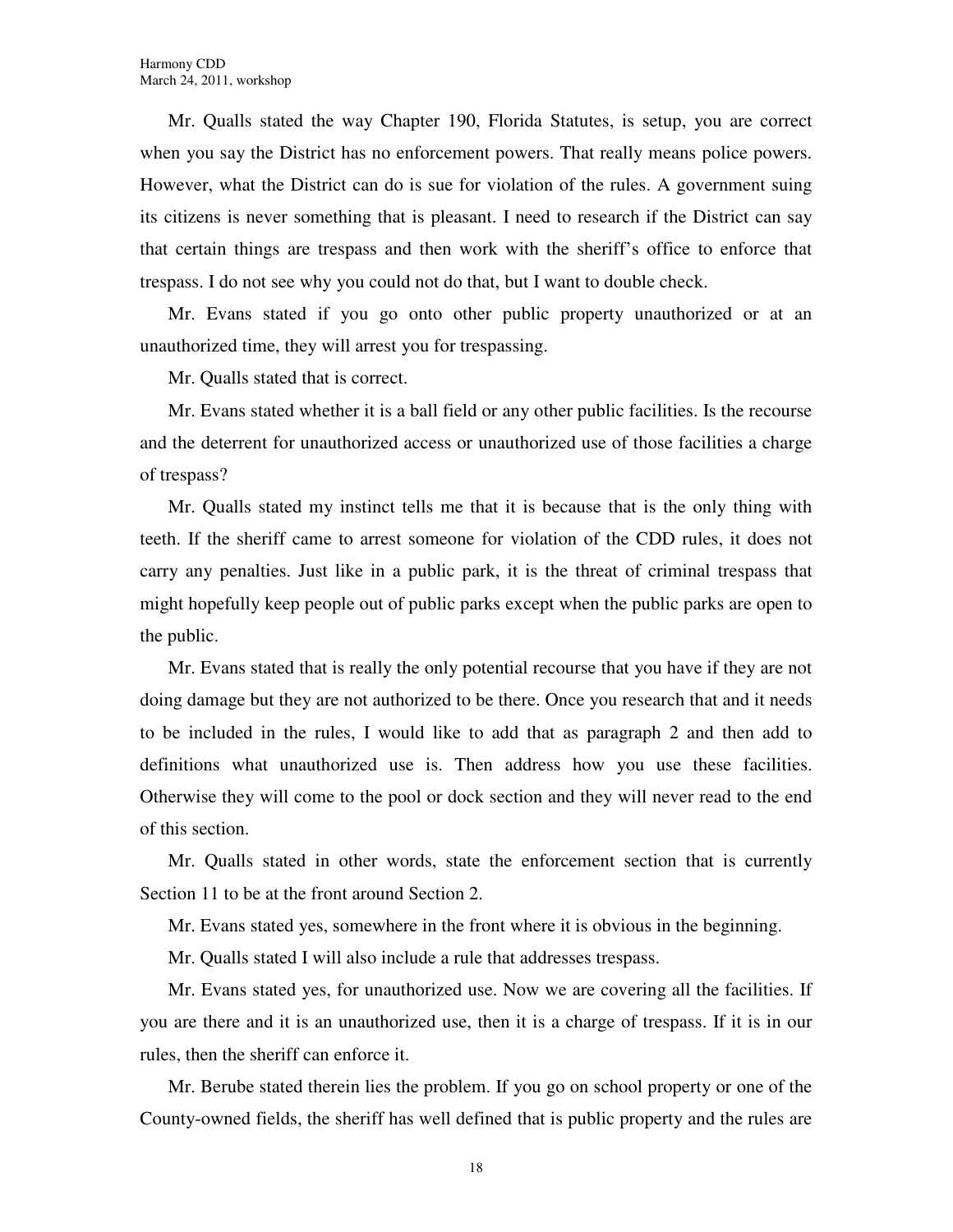known. I think when they come here, they do not necessarily recognize this as public property. I think it is a definition issue and they are not sure. That is usually what they tell us, that we have to cite the Statute or tell them why someone is trespassing. They do not understand we are a government body and these are government facilities, very similar to school property. I think that is where we fall short of the sheriff's enforcement of trespassing.

Mr. Evans stated the trespass Statutes are clear for unauthorized activity. What we are saying here is that we intend to pursue trespass in the event of unauthorized use.

Mr. Berube stated yes, and the sheriff's office has to understand how that enforcement mechanism is going to work for them.

Mr. Evans stated we simply provide a copy of this rule to the deputies and point out where it says unauthorized use of this facility. If there is someone who jumped the fence and is swimming at 3:00 a.m. where hours of operation are posted, there should be no debate and they should be arrested for trespassing.

Mr. Berube stated we already had that conversation with Mr. Belieff and the situation he had with a lack of enforcement. Mr. Qualls sent a letter to the sheriff's office, so we have started a dialogue with them.

Mr. Evans stated we need to incorporate that into these rules. We want to make them foolproof. These are the same deputies who are out here all the time. If we have another incident and they are called out here and they know what the rules are, they know they can proceed on the basis that the District will support their actions. No matter where we put a No Trespassing sign or whatever the rules are, it has covered all the facilities.

Mr. Qualls stated I will add a new Section 2 talking about unauthorized use of the facilities. I will say something like "unauthorized use of the facilities is a trespass and violators will be reported to the sheriff of Osceola County." If you are contemplating passing a rule as it relates to fishing, I think you need to draft something and put it in this document that will be published and the newspaper notice will state that the proposed rule is available to anyone who wants it. If you do not have anything in the rules and then decide next month to include something, I do not know that you would have given the public adequate time to review whatever you are contemplating. You can say something as simple as "certain ponds are not part of the recreational facilities and anyone loitering at those ponds or fishing in those ponds will be subject to trespass charges."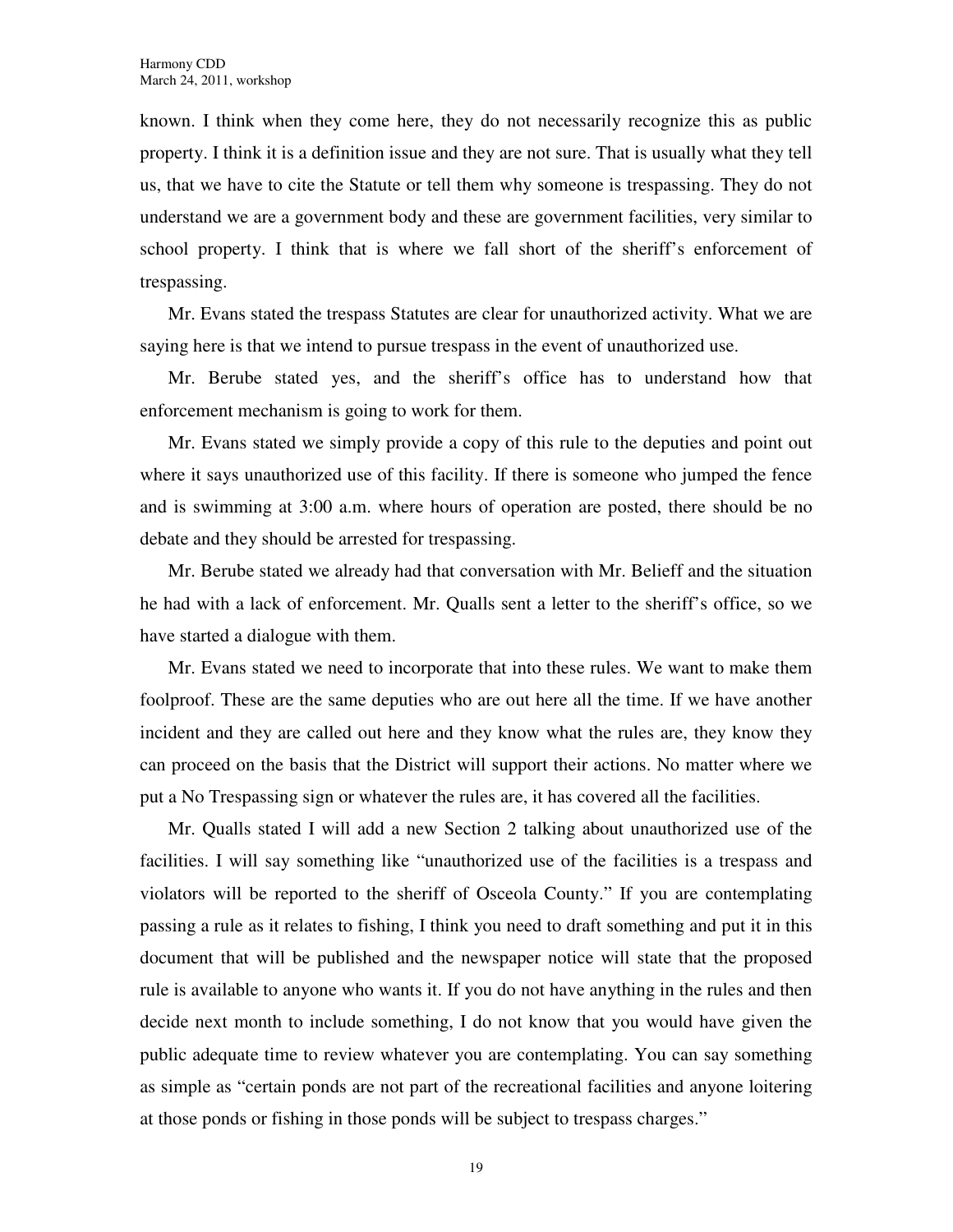Mr. Evans asked is there anyone who is saying that we should authorize fishing in all the ponds? Hearing no comments, no one is taking the position that we should authorize unlimited fishing in all the ponds.

Mr. Walls stated I do not have a position on that one way or the other until I hear from a majority of the people who live on those ponds.

Mr. Evans stated it seems that the discussion is, are we going to disallow the fishing in all the ponds or some of the ponds. Is that a fair balance of what we are weighing? That means most likely there will be restrictions on some or all of the ponds. With that, Mr. Qualls should incorporate that language into a revised draft that we can discuss at our next meeting, that it will either be "all" or "some."

Mr. Qualls stated I think the key is to come up with something that the Board can discuss in this draft. That will put the public on notice and give them time to review it. What I heard is that basically ponds that are near a residence are off limits or something to that effect.

Mr. Evans stated no, I just want to say "designated ponds." I want the restrictive language already defined so that we can amend it or adjust it. So you can say "the ponds, as designated."

Mr. Walls stated even if we included that language, we would still have to post signage to enforce it.

Mr. Evans stated that is correct.

Mr. Walls stated we could say something "where posted" these activities are prohibited.

Mr. Evans stated Mr. Qualls can draft something along the lines that the Board elected that they are not going to allow fishing in ponds. You can also have a caveat "with the exception of" and list those ponds.

Mr. Walls stated I would like to see that in a draft.

Mr. Evans stated that is what Mr. Qualls will be drafting with the other rules we discussed.

Mr. Qualls stated I will provide a draft to you as soon as I can, perhaps as early as next week. What I am hearing is under unauthorized use of recreational facilities, right at the beginning, is to say that fishing is prohibited in designated ponds of the District. That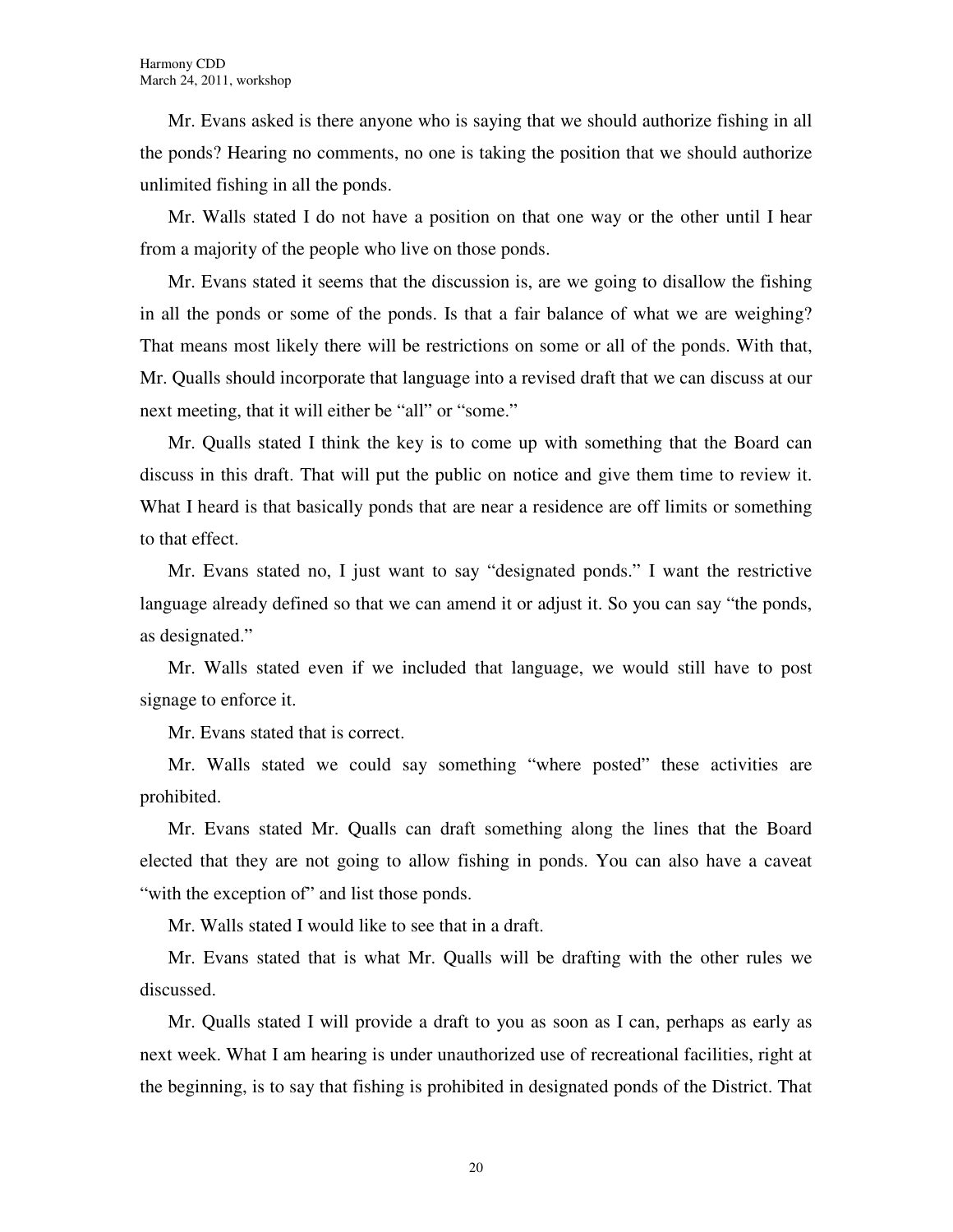puts the public on notice that you are contemplating this rule, and it can be tweaked based on any reassurance or feedback you receive from your constituents.

Mr. Evans stated yes.

Mr. LeMenager stated that means we can restrict them all if we want.

Mr. Evans stated that is correct. I just want to get the restrictive language in the rules.

Mr. LeMenager stated otherwise we have a logistics problem. The key reason we are revising our rules is so that we can issue access cards in May.

Mr. Berube stated I know the cross fence is installed at the marina. Where are we with access to the two pools?

Mr. Haskett stated they are doing a round of white since white fences are not produced as often as black fences. That was supposed to have occurred this week in order to implement the new gates.

Mr. Berube asked will it still be a dual access in the beginning with a key and an access card?

Mr. Haskett stated yes. We designed it with a latch mechanism initially so that everyone's keys will still work, and then on the date the Board determines to implement full access for the cards, we will remove the latches and put up the magnetic locks in the same location.

Mr. LeMenager stated we can include a big sign to let people know when their keys will no longer work, to encourage everyone who uses that facility to get their access card.

Mr. Haskett stated we just need to know the date to make that switch.

Mr. Qualls stated I will provide a revised draft and it will be dated with today's date. I will forward that to the Board. Then there will be a published notice in the newspaper that will tell the public that there will be a hearing to contemplate the adoption of these rules and the rules will be available through contacting the District manager's office.

Mr. Evans asked does it make sense, when we discuss the consequences for unauthorized use, to put that in bold?

Mr. Qualls stated I can do that.

Mr. Berube stated we have not discussed the actual mechanics of issuing these cards.

Mr. Moyer stated we can discuss that at the next meeting.

Mr. Berube stated we need to do some planning, but once the gates go up, then we have the ability to issue the access cards.

21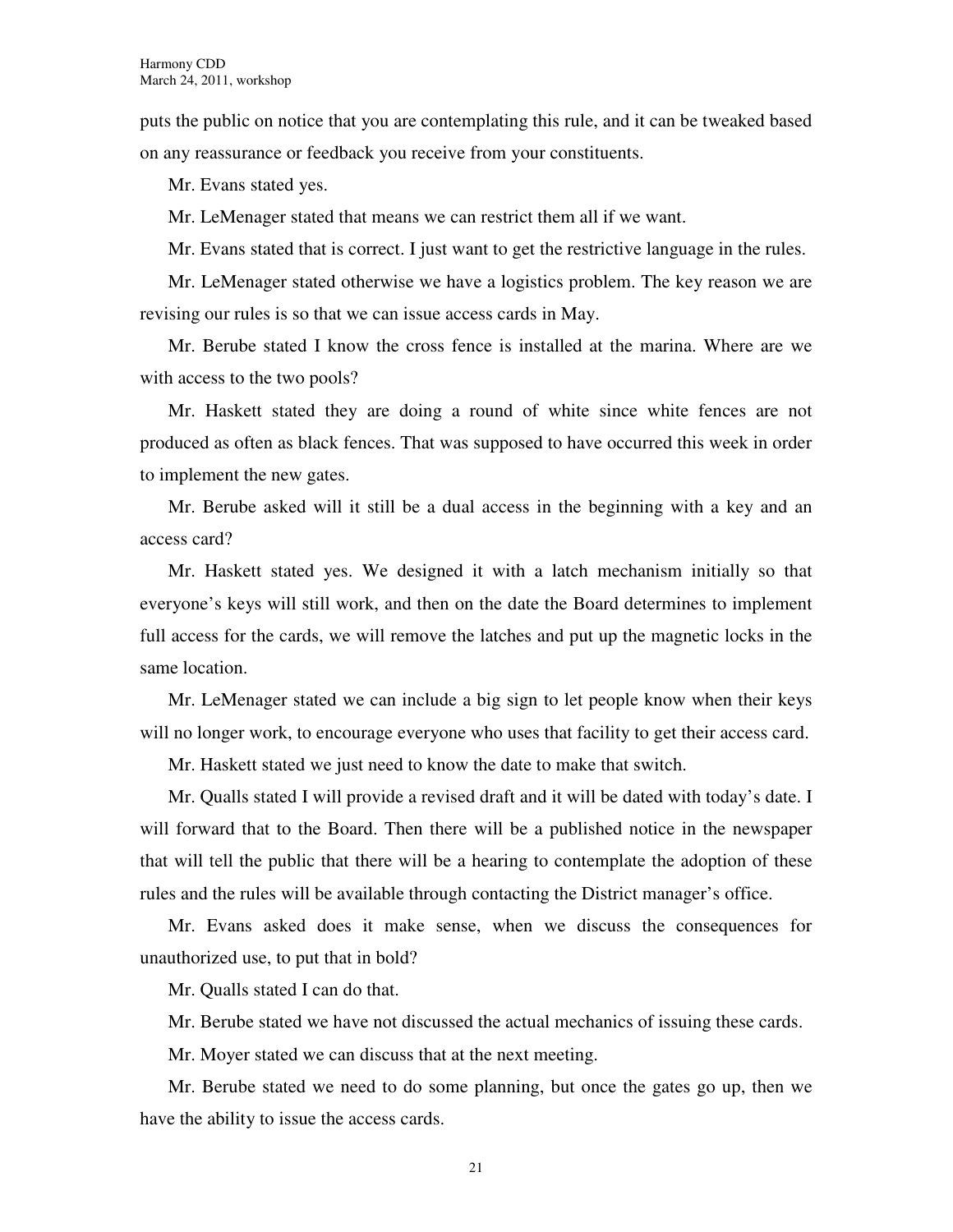Mr. Evans stated that is in the category of implementation and not rulemaking.

Mr. LeMenager asked if we adopt these rules at our next meeting, is that when the 60 day clock starts?

Mr. Evans stated the effective date is the implementation of this rule. We are trying to create the rules and have them in place subject to the effective date when it goes on line.

Mr. Walls stated that date is whenever we say it is.

Mr. Evans stated that is correct. That date could move based on a number of factors.

Mr. Golgowski asked related to the two handouts I distributed for Buck Lake use and dog park use, since we are having a comprehensive collection of rules for the parks, do you want to include a section for rules on dog parks and mesh the Buck Lake rules with the use agreement?

Mr. Berube asked is there a reason to do that?

Mr. Golgowski stated just to have them all in place.

Mr. LeMenager stated I am in agreement that we want them in one place.

Mr. Evans stated they may already be incorporated.

Mr. Golgowski stated I will email them to Mr. Qualls.

Mr. Walls asked can we still make changes at the hearing?

Mr. Moyer stated yes.

Mr. Walls stated I will need more time to review this material.

Mr. Haskett stated the dog park rule is already on the website.

### THIRD ORDER OF BUSINESS Audience Comments

A Resident asked would it not be advantageous and consistent to propose that anyone touching or interfering with the waters in the retention ponds is trespassing? That would rule out swimming, boating, fishing, as well as throwing garbage, food and rocks and polluting the waters.

Mr. Evans stated we can have No Fishing or No Swimming and expand that rule. We are just trying to get the language established in the instance of you doing something we do not want you to do and what happens. Then we will come back with a list of things we do not want you to do and we will define where we do not want you to do them. We need to get the repercussions and the implementation defined. You raise a good point. I think the biggest thing we deal with is people going in there and doing things they should be doing. You cannot legislate everything, but you want to hit the high spots.